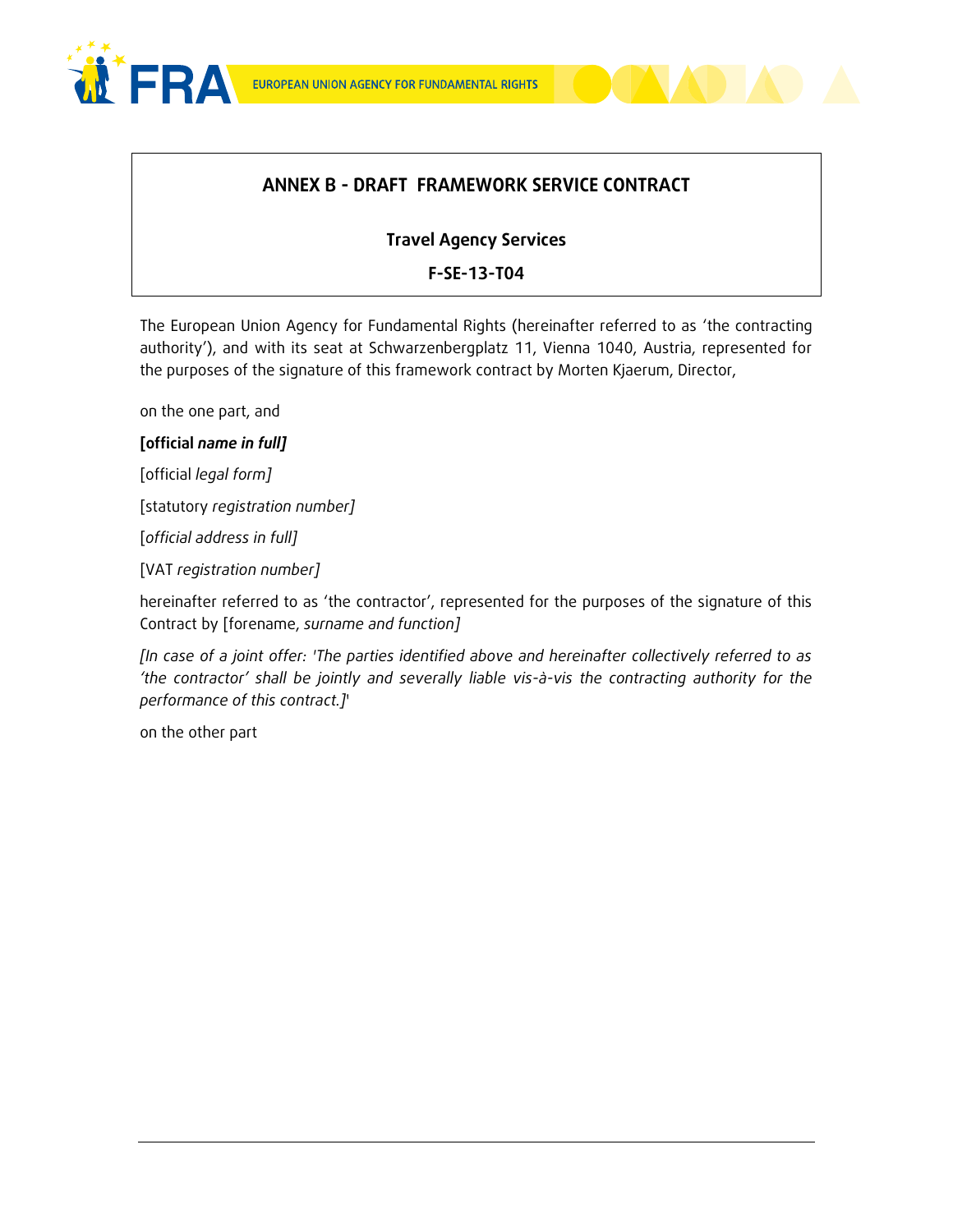#### HAVE AGREED

the **special conditions**, the **general conditions** for service framework contracts, the **model order form** and **model specific contract** and the following Annexes:

| Annex I   | Tender and technical specifications (Invitation to tender No F-SE-13-T04 of<br>20/06/2013).              |
|-----------|----------------------------------------------------------------------------------------------------------|
| Annex II  | Contractor's tender of [to be completed] - Original archived at the contracting<br>authority's premises. |
| Annex III | Bank Identification Form and Legal Entities File                                                         |
| Annex IV  | Power of Attorney                                                                                        |

which form an integral part of this framework contract (hereinafter referred to as 'the FWC').

- The terms set out in the special conditions shall take precedence over those in the other parts of the FWC.
- The terms set out in the general conditions shall take precedence over those in the model order form and model specific contract
- The terms set out in the model order form and model specific contract shall take precedence over those in the other annexes.
- The terms set out in the tender specifications (Annex I) shall take precedence over those in the tender (Annex II).
- The terms set out in the framework contract shall take precedence over those in the order forms and specific contracts.
- The terms set out in the specific contracts/order forms and specific orders shall take precedence over those in the requests for services.
- The terms set out in the requests for services shall take precedence over those in the specific tenders.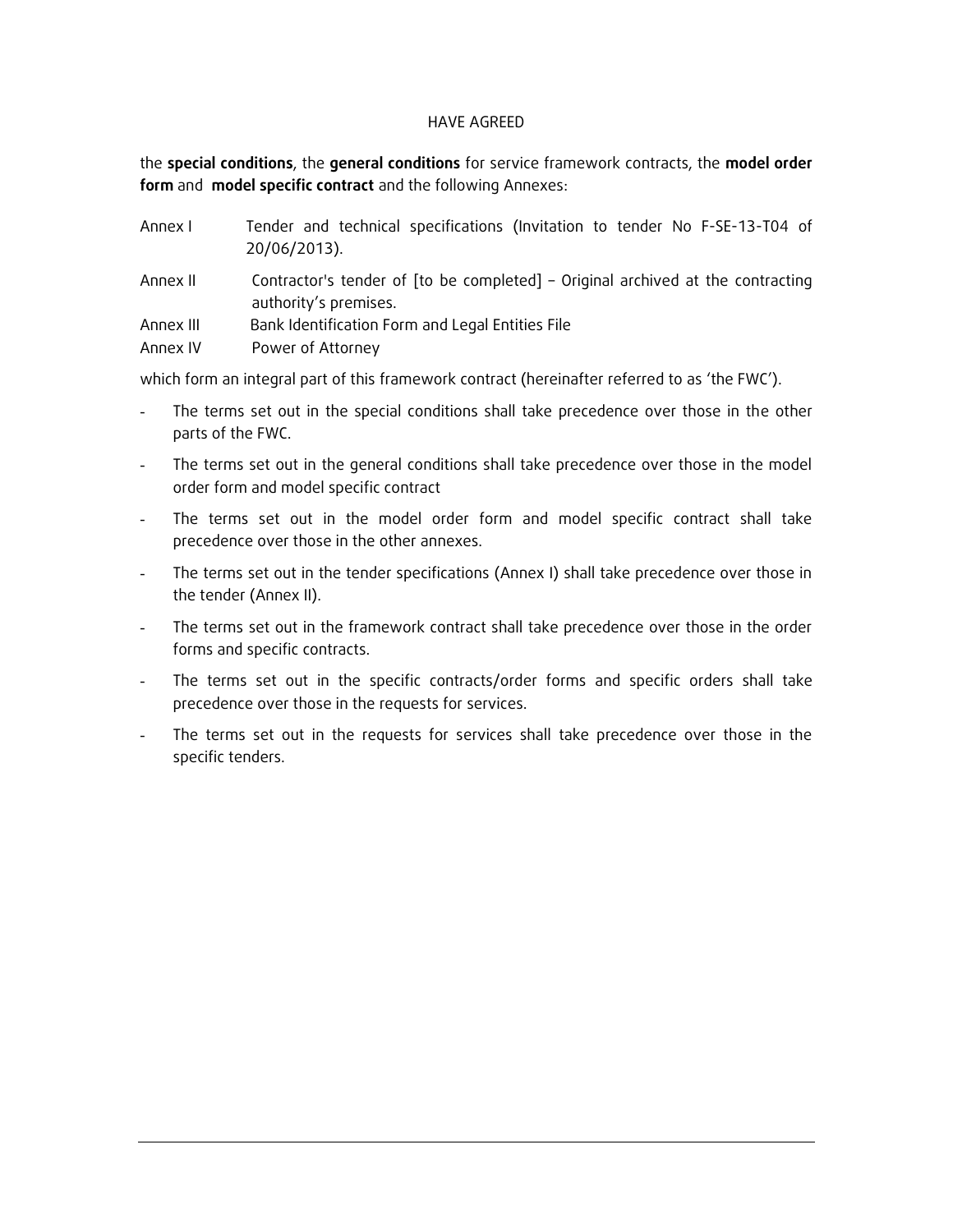### **SPECIAL CONDITIONS**

#### **1.1 SUBJECT MATTER**

- **1.1.1** The subject matter of the FWC is the provision of Travel Agency Services to the contracting authority.
- **1.1.2** Signature of the FWC imposes no obligation on the contracting authority to purchase. Only performance of the FWC through order forms, specific contracts or specific orders email, fax or On-line Booking Tool (OBT) - is binding on the contracting authority.

#### **1.1.3 Multiple framework contract**

The contractor is selected for a multiple FWC in cascade in [to be completed] position.

#### **1.2 ENTRY INTO FORCE AND DURATION**

- **1.2.1** The FWC shall enter into force on the date on which it is signed by the last party.
- **1.2.2** Under no circumstances may performance commence before the date on which the FWC enters into force.
- **1.2.3** The FWC is concluded for a period of one (1) year with effect from the date on which it enters into force. Unless otherwise is specified, all periods specified in the FWC are calculated in calendar days.
- **1.2.4** The order forms, specific contracts or specific orders shall be signed/requested before the FWC expires.

The FWC shall continue to apply to such specific contracts, order forms and specific orders after its expiry. They shall be executed no later than six (6) months after its expiry.

#### **1.2.5 FWC renewal**

The FWC shall be renewed automatically up to three (3) times under the same conditions, unless written notification to the contrary is sent by one of the parties and received by the other three months before expiry of the period indicated in Article 1.2.3. Renewal does not imply any modification or deferment of existing obligations.

#### **1.3 PRICES**

**1.3.1** The maximum amount of the FWC shall be EUR [to *be completed]* excluding VAT. However, this must in no way be construed as a commitment on the contracting authority to purchase for the maximum amount.

The maximum prices of the services shall be as listed in Annex II.

#### **1.3.2 Price revision**

Prices shall be fixed and not subject to revision during the first year of duration of the FWC.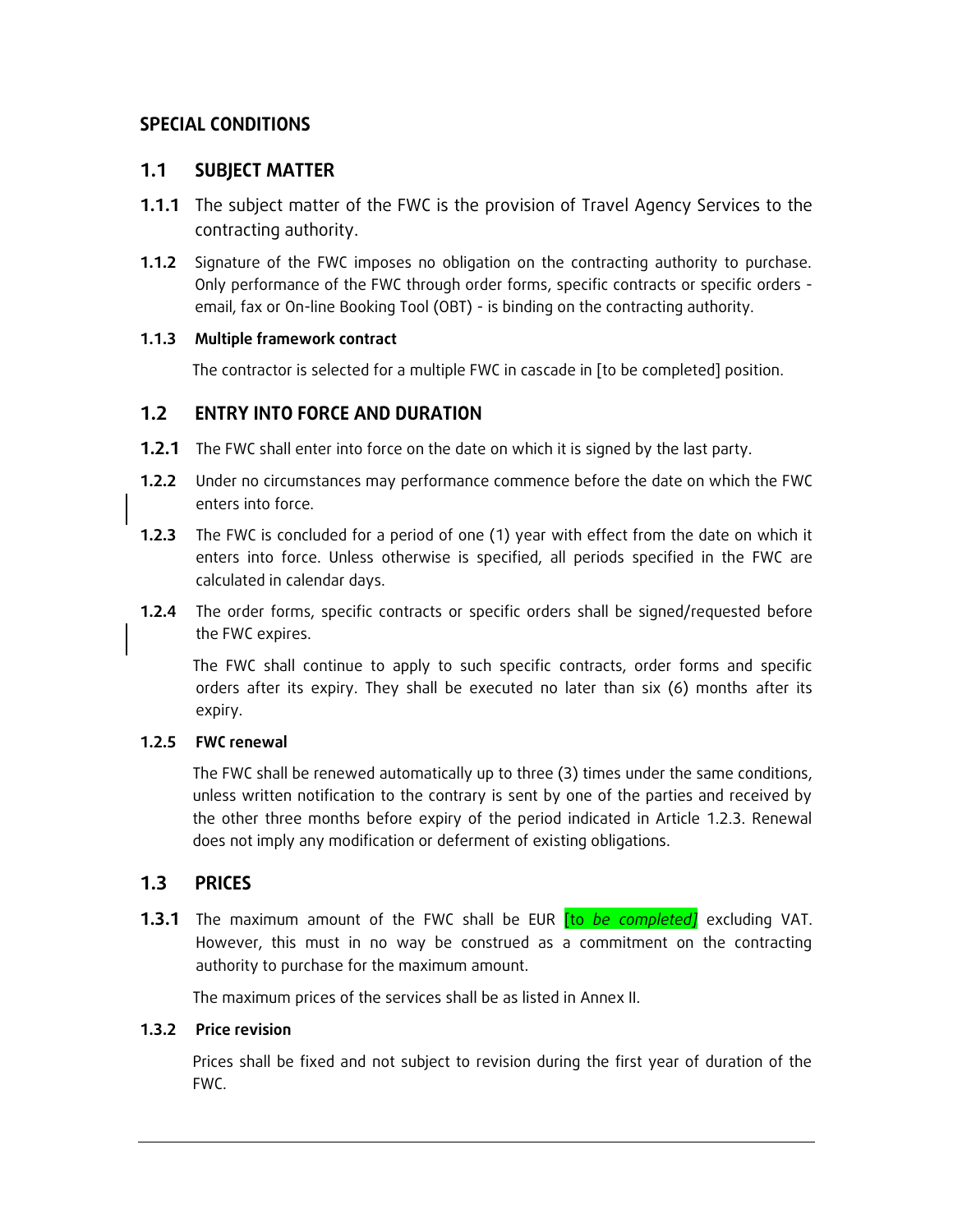At the beginning of the second year and every following year of the FWC, 80% of each price may be revised upwards or downwards, if such revision is requested by one of the parties in writing no later than three months before the anniversary of the date on which it was signed. The other party shall acknowledge receipt within 15 days of reception of the request. The new prices shall be communicated as soon as the final index is available. The contracting authority shall purchase on the basis of the prices in force on the date on which order forms or specific contracts are signed by both parties. Such prices shall not be subject to revision.

This revision shall be determined by the trend in the harmonised consumer price index (HICP) MUICP published for the first time by the Eurostat monthly 'Data in focus' publication at http://www.ec.europa.eu/eurostat/.

Revision shall be calculated in accordance with the following formula:

$$
Pr = Po (0.2 + 0.8 - )
$$
  
lo

where

Pr = revised price;

Po = price in the original tender;

Io = index for the month corresponding to the final date for submission of tenders;

Ir = index for the month corresponding to the date of receipt of the request to revise prices.

# **1.4 PAYMENT ARRANGEMENTS AND PERFORMANCE OF THE FRAMEWORK CONTRACT**

#### **1.4.1 Multiple framework contract in cascade**

Within one (1) working day of a request for services being sent by the contracting authority to the contractor, the contracting authority shall receive confirmation by email, fax or OBT of the most cost effective and convenient services at the best available market price from the contractor. The contractor shall maintain the price conditions offered in the specific order 24 hours after the date of receipt of the confirmation by email, fax or OBT.

Should the contractor be unavailable, it shall give reasons for refusal within the same period and the contracting authority shall be entitled to send the request for services to the next contractor on the list. In the event of failure to observe this deadline, the contractor shall be considered unavailable.

In case of specific contracts or order forms, the period allowed for the execution of the tasks shall start to run on the signature date from the last party, unless a different date is indicated on the form or in the specific contract.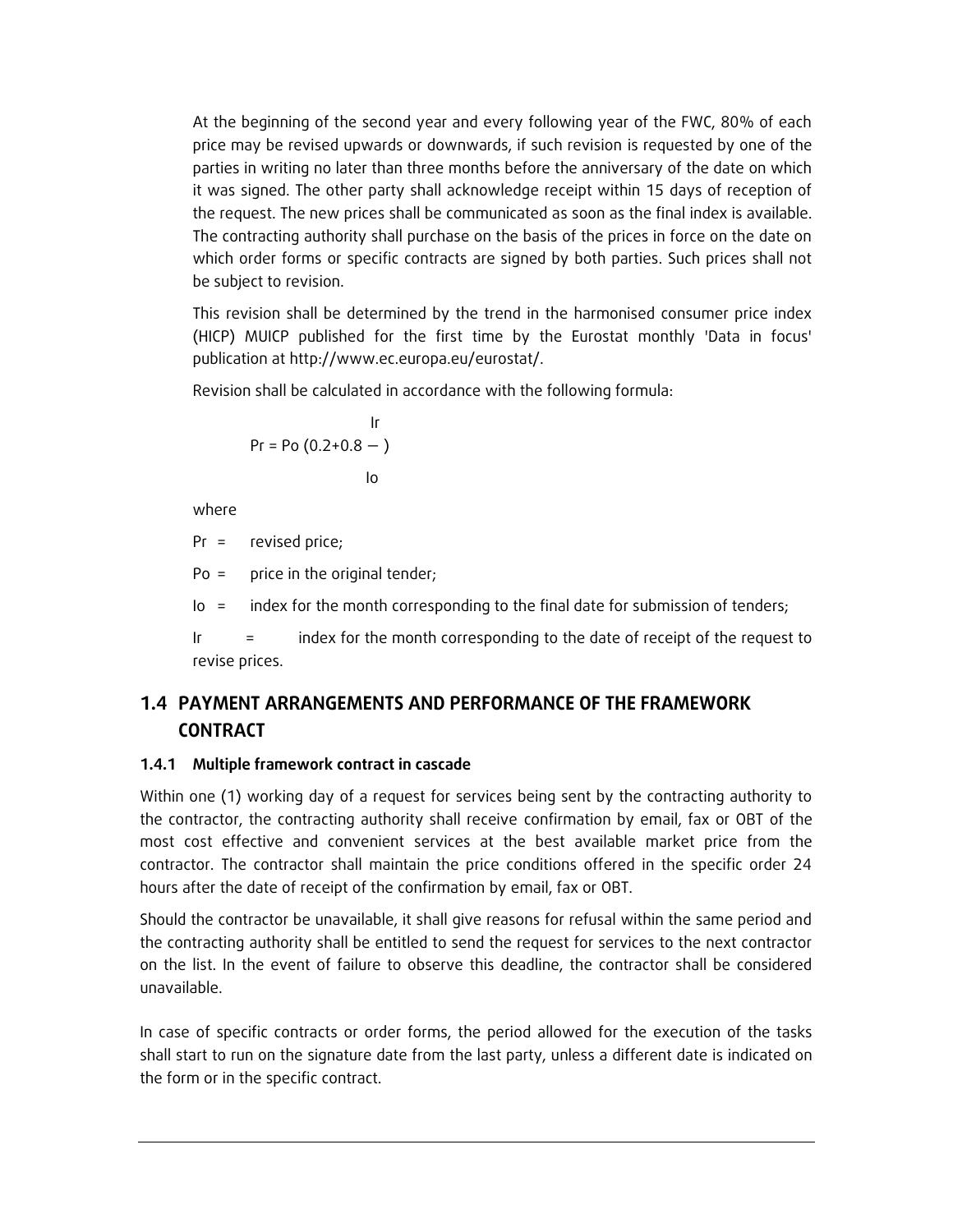#### **1.4.2 Pre-financing**

No pre-financing payments are foreseen.

#### **1.4.3 Interim payment**

No interim payments are foreseen.

#### **1.4.4 Payment**

The contractor shall submit monthly separate invoices as per the contracting authority's specific orders. They will have to mention the corresponding user reference provided by the contracting authority ("commitment reference"). One invoice could include several tickets/services, providing that the user reference is the same.

The contracting authority shall make the payment within thirty (30) days from receipt of the invoice.

In the case of corrective invoicing, the date of the last corrective Invoice: Credit Note or additional invoicing will be taken into account. The Reference Number should also be clearly identified in each Corrective Invoice.

*[Where VAT is due in Belgium, the provisions of the contract constitute a request for VAT exemption No 450, Article 42, paragraph 3.3 of the VAT code (circular 2/1978), provided the contractor includes the following statement in the invoice(s): 'Exonération de la TVA, Article 42, paragraphe 3.3 du code de la TVA (circulaire 2/1978)' or an equivalent statement in the Dutch or German language.]*

*[Where VAT is due in Luxembourg, the contractor shall include the following statement in the invoices: 'Commande destinée à l'usage officiel de l'Union européenne. Exonération de la TVA Article 43 § 1 k 2ième tiret de la loi modifiée du 12.02.79.' In case of intra-Community purchases, the statement to be included in the invoices is: 'For the official use of the European Union. VAT Exemption / European Union/ Article 151 of Council Directive 2006/112/EC.']*

# **1.5 Bank account**

Payments shall be made to the contractor's bank account denominated in euro, identified as follows:

Name of bank: [to *be completed]*

Full address of branch: [ to *be completed]*

Exact designation of account holder: [ to *be completed]*

Full account number including bank codes: [ to *be completed]*

IBAN code: [ to *be completed]*

BIC code: [ to *be completed]*

# **1.6 COMMUNICATION DETAILS AND DATA CONTROLLER**

For the purpose of Article 2.6, the data controller shall be the European Union Fundamental Rights Agency.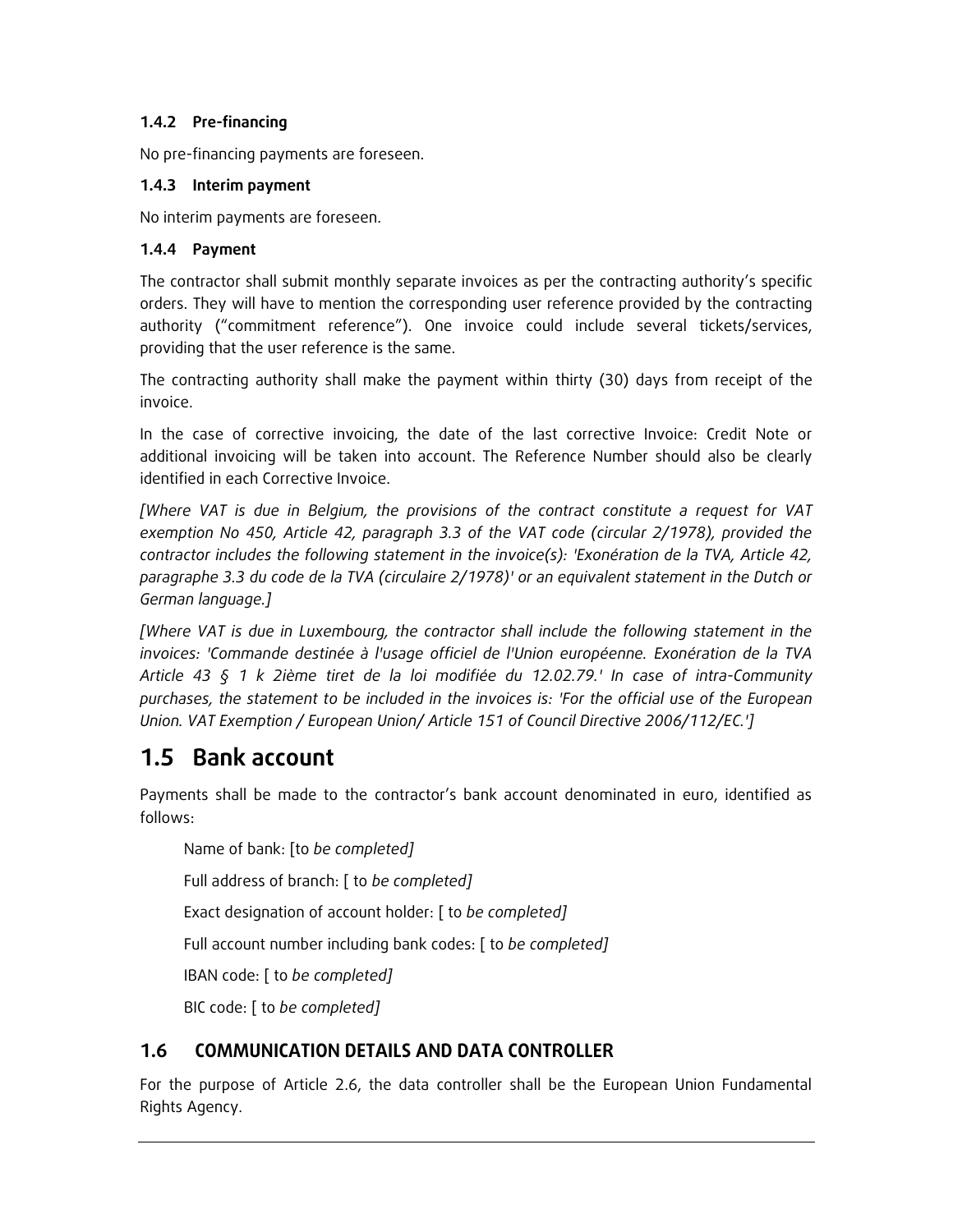Communications shall be sent to the following addresses:

Contracting authority:

European Union Agency for Fundamental Rights to the attention of Mr Constantinos Manolopoulos Schwarzenbergplatz 11, Vienna 1040, Austria E-mail: procurement@fra.europa.eu

Contractor:

Mr/Mrs/Ms *[complete]*

[Function]

[Company *name]*

[*Official address in full]*

[Email]

### **1.7 APPLICABLE LAW AND SETTLEMENT OF DISPUTES**

- **1.7.1** The FWC shall be governed by Union Law, complemented, where necessary, by the national law of Austria.
- **1.7.2** Any dispute between the parties in relation to the interpretation, application or validity of the FWC which cannot be settled amicably shall be brought before the Court of Justice of the European Union.

### **1.8 EXPLOITATION OF THE RESULTS OF THE FWC**

#### **1.8.1 Modes of exploitation**

Not applicable.

#### **1.8.2 Pre-existing rights, intermediaries, creators' rights**

Not applicable.

### **1.9 TERMINATION BY EITHER PARTY**

Either party may, unilaterally and without being required to pay compensation, terminate either the FWC or the FWC and specific contracts, order forms or specific orders by formally notifying the other party and by giving one month's notice. Should the contracting authority terminate the FWC specific contracts, order forms or specific orders, the contractor shall only be entitled to payment corresponding to the part-performance of the services ordered before the termination date. The first paragraph of Article 2.14.3 shall apply.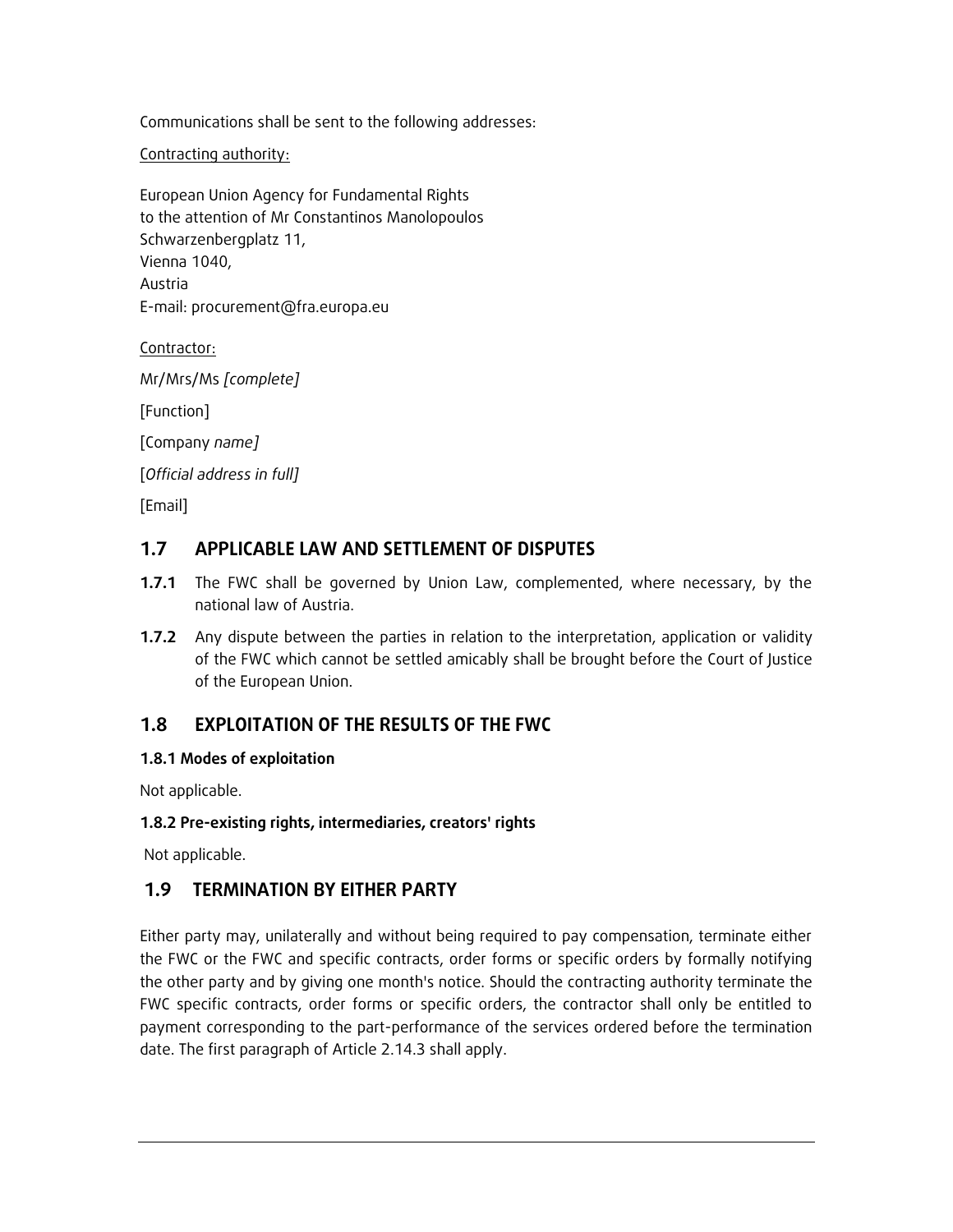### **1.10 FISCAL PROVISIONS**

The contracting authority is in respect of its financial interest in this FWC exempt from all duties and taxes, including value added tax.

The contractor is subject to Value Added Tax. The Value Added Tax registration No. of the contractor is: [to be completed].

If the contractor is not exempt from Value Added and other Taxes, he shall make available to the contracting authority, upon request, all supporting documents which the contracting authority might need in order to apply to the tax authorities for the reimbursement pursuant to Articles 3 and 4 of the Protocol on the Privileges and Immunities of the European Union of any duties and taxes paid in the course of the performance of this FWC.

Where the contractor is exempt from Value Added Tax, he is required to submit proof from to this effect from his tax authorities or by a professional, who enjoys special public trust (certified accountant, attorney).

If the FWC is subject to VAT outside Austria, but within the scope of application of Council Directive 2006/112/EC, the contractor declares to accept (for submission to the relevant tax authorities) the duly completed form according to Art. 151 of the specified directive, and to invoice the contracting authority the net price of the contract i.e. excluding VAT. In this case, the contracting authority will only pay the net price of the FWC.

### **SIGNATURES**

| For the contractor,                                                                                                     | For the contracting authority, |  |  |  |  |  |
|-------------------------------------------------------------------------------------------------------------------------|--------------------------------|--|--|--|--|--|
| [name]                                                                                                                  | Morten Kjaerum                 |  |  |  |  |  |
| [function]                                                                                                              | Director                       |  |  |  |  |  |
|                                                                                                                         |                                |  |  |  |  |  |
|                                                                                                                         | signature[s]:                  |  |  |  |  |  |
|                                                                                                                         |                                |  |  |  |  |  |
| date:<br>Done at the state of the state of the state of the state of the state of the state of the state of the state o | Done at Vienna date:           |  |  |  |  |  |
| In duplicate in English.                                                                                                |                                |  |  |  |  |  |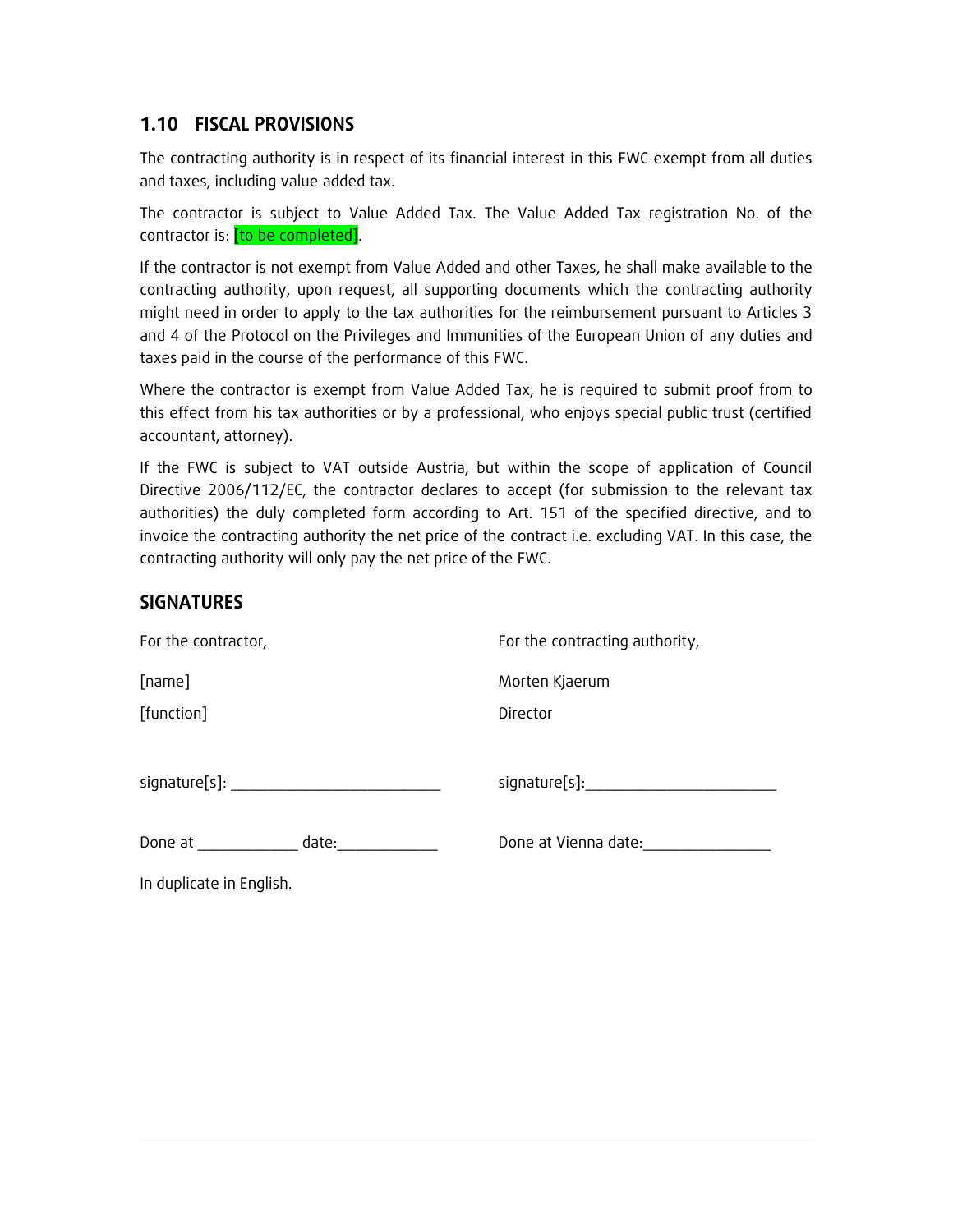### **2 GENERAL CONDITIONS FOR SERVICE FRAMEWORK CONTRACTS**

### **2.1 PERFORMANCE OF THE FWC**

- **2.1.1** The contractor shall perform the FWC to the highest professional standards.
- **2.1.2** The contractor shall be solely responsible for taking the necessary steps to obtain any permit or licence required for performance of the FWC under the laws and regulations in force at the place where the tasks assigned to him are to be executed.
- **2.1.3** Without prejudice to Article 2.4 any reference made to the contractor's personnel in the FWC shall relate exclusively to individuals involved in the performance of the FWC.
- **2.1.4** The contractor must ensure that the personnel performing the FWC possesses the professional qualifications and experience required for the execution of the tasks assigned to it.
- **2.1.5** The contractor shall neither represent the contracting authority nor behave in any way that would give such an impression. The contractor shall inform third parties that it does not belong to the European public service.
- **2.1.6** The contractor shall be solely responsible for the personnel who executes the tasks assigned to him.

The contractor shall stipulate the following employment or service relationships with its personnel:

- personnel executing the tasks assigned to the contractor may not be given orders directly by the contracting authority;
- the contracting authority may not under any circumstances be considered to be the employer of the personnel referred to in point (a) and the personnel shall undertake not to invoke against the contracting authority any right arising from the contractual relationship between the contracting authority and the contractor.
- **2.1.7** In the event of disruption resulting from the action of one of the contractor's personnel working on the contracting authority's premises or in the event that the expertise of one of the contractor's personnel fails to correspond to the profile required by the FWC, the contractor shall replace him without delay. The contracting authority shall have the right to make a reasoned request for the replacement of any such personnel. The replacement personnel must have the necessary qualifications and be capable of performing the FWC under the same contractual conditions. The contractor shall be responsible for any delay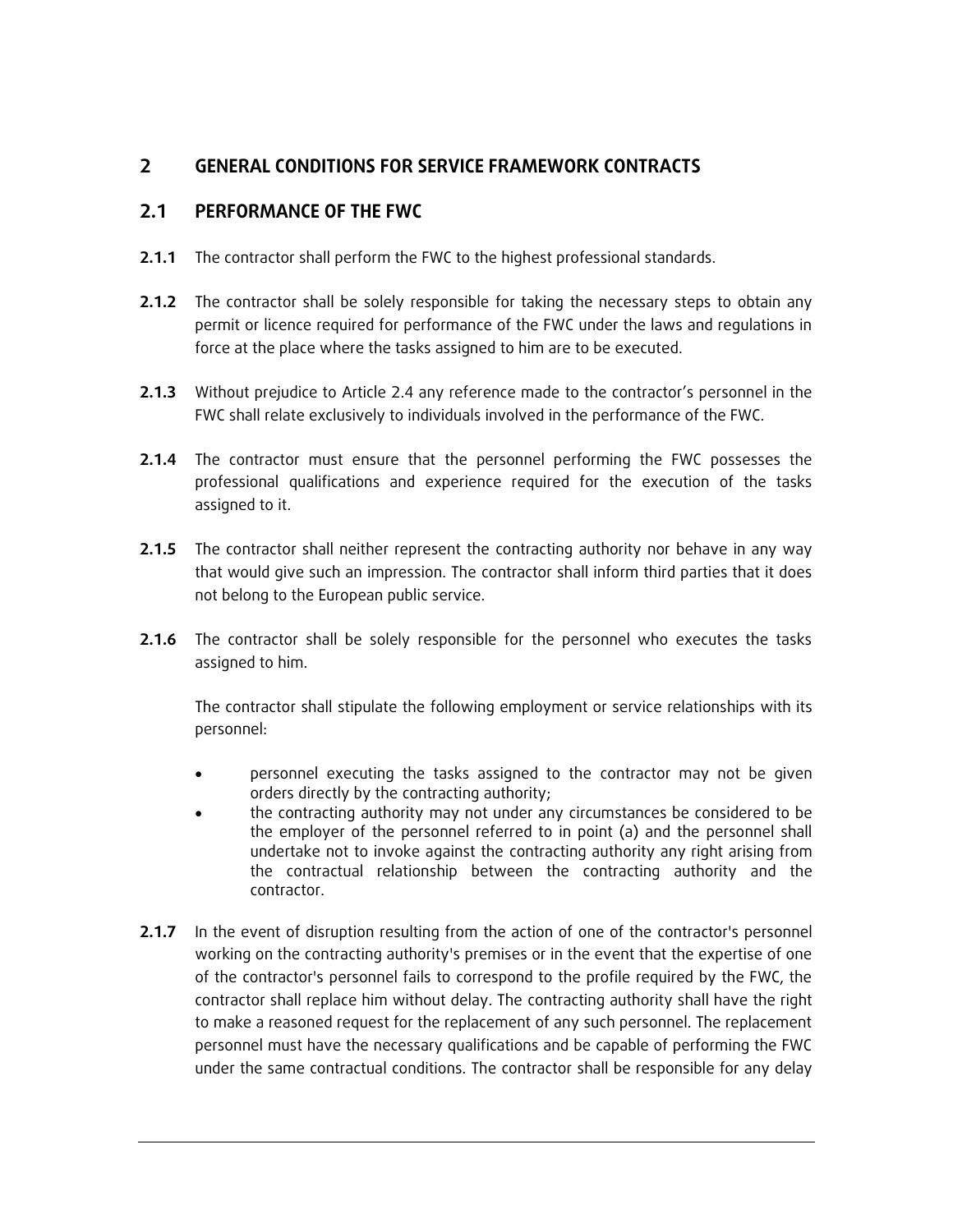in the execution of the tasks assigned to him resulting from the replacement of personnel.

- **2.1.8** Should the execution of the tasks be directly or indirectly hampered, either partially or totally, by any unforeseen event, action or omission, the contractor shall immediately and on its own initiative record it and report it to the contracting authority. The report shall include a description of the problem and an indication of the date on which it started and of the remedial action taken by the contractor to ensure full compliance with its obligations under this FWC. In such an event the contractor shall give priority to solving the problem rather than determining liability.
- **2.1.9** Should the contractor fail to perform its obligations under the FWC or order form or specific contract, the contracting authority may - without prejudice to its right to terminate the FWC order form or specific contract or - reduce or recover payments in proportion to the scale of the unperformed obligations. In addition, the contracting authority may claim compensation or impose liquidated damages in accordance with Article 2.12.

#### **2.2 MEANS OF COMMUNICATION**

- **2.2.1** Any communication relating to the FWC or to its performance shall be made in writing and shall bear the FWC number, and if applicable the order form or specific contract number. Any communication is deemed to have been made when it is received by the receiving party unless otherwise provided for in this FWC.
- **2.2.2** Electronic communication shall be deemed to have been received by the parties on the day of dispatch of that communication provided it is sent to the addressees listed in Article 1.6. Without prejudice to the preceding, if the sending party receives a message of non-delivery to or of absence of the addressee, it shall make every effort to ensure the actual receipt of such communication by the other party.

Electronic communication shall be confirmed by an original signed paper version of that communication if requested by any of the parties provided that this request is submitted without unjustified delay. The sender shall send the original signed paper version without unjustified delay.

**2.2.3** Mail sent using the postal services is deemed to have been received by the contracting authority on the date on which it is registered by the department responsible referred to in Article 1.6.

Any formal notification shall be made by registered mail with return receipt or equivalent, or by equivalent electronic means.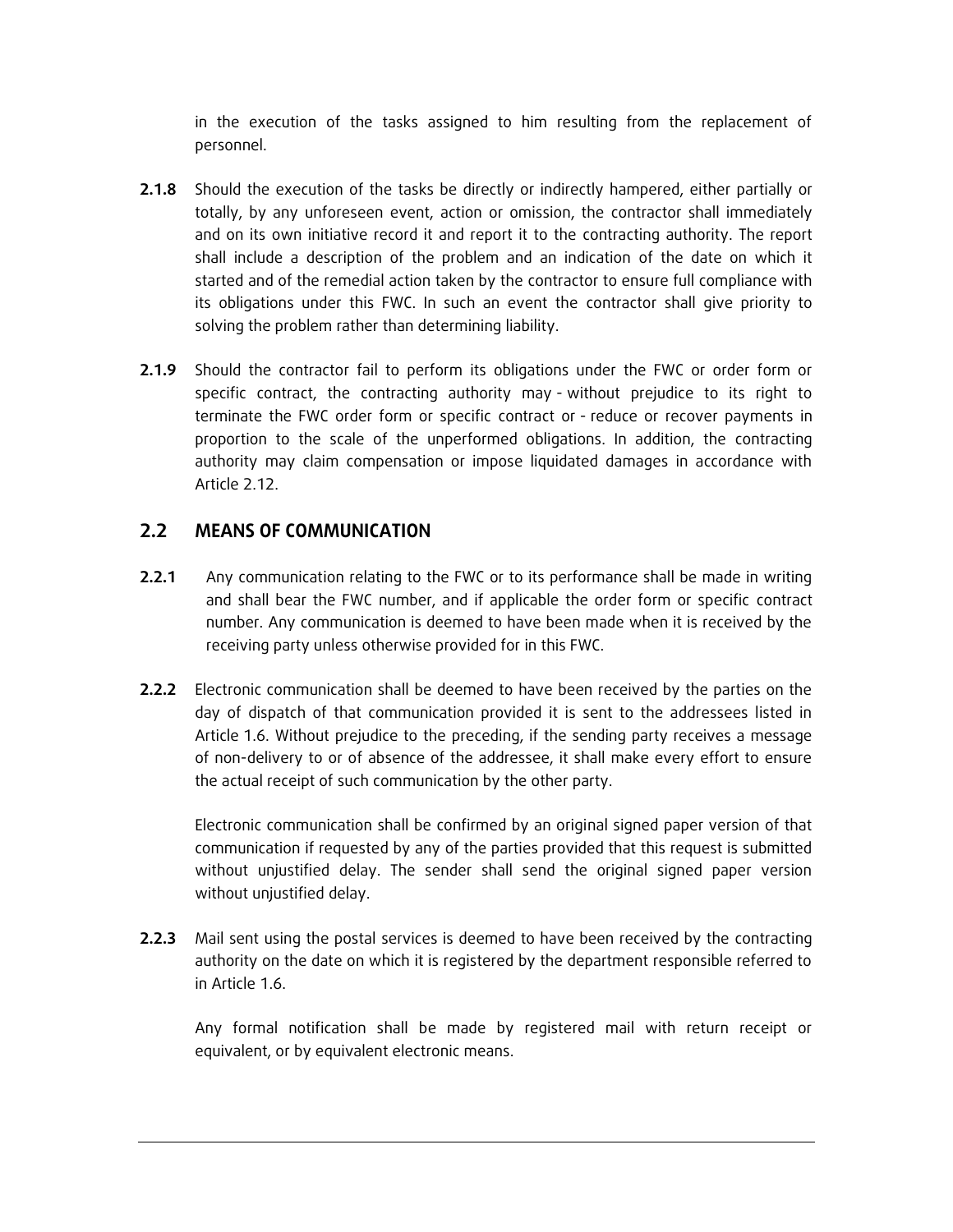### **2.3 LIABILITY**

- **2.3.1** The contractor shall be solely responsible for complying with any legal obligations incumbent on it.
- **2.3.2** The contracting authority shall not be held liable for any damage caused or sustained by the contractor, including any damage caused by the contractor to third parties during or as a consequence of performance of the FWC, except in the event of wilful misconduct or gross negligence on the part of the contracting authority.
- **2.3.3** The contractor shall be held liable for any loss or damage sustained by the contracting authority in performance of the FWC, including in the event of subcontracting, and for any claim by a third party, but only to an amount not exceeding three times the total amount of the relevant order form or specific contract. Nevertheless, if the damage or loss is caused by the gross negligence or wilful misconduct of the contractor or of its personnel or subcontractors, the contractor shall have unlimited liability for the amount of the damage or loss.
- **2.3.4** The contractor shall indemnify and hold the Union harmless for all damages and costs incurred due to any claim. The contractor shall provide compensation in the event of any action, claim or proceeding brought against the contracting authority by a third party as a result of damage caused by the contractor during the performance of the FWC. In the event of any action brought by a third party against the contracting authority in connection with the performance of the FWC including any alleged breach of intellectual property rights, the contractor shall assist the contracting authority. Such expenditure incurred by the contractor may be borne by the contracting authority.
- **2.3.5** The contractor shall take out an insurance policy against risks and damage relating to the performance of the FWC if required by the relevant applicable legislation. It shall take out supplementary insurance as reasonably required by standard practice in the industry. A copy of all the relevant insurance contracts shall be sent to the contracting authority should it so request.

### **2.4 CONFLICT OF INTERESTS**

- **2.4.1** The contractor shall take all the necessary measures to prevent any situation of conflict of interest. Such situation arises where the impartial and objective performance of the FWC is compromised for reasons involving economic interest, political or national affinity, family or emotional ties, or any other shared interest.
- **2.4.2** Any situation constituting or likely to lead to a conflict of interest during the performance of the FWC shall be notified to the contracting authority in writing without delay. The contractor shall immediately take all the necessary steps to rectify the situation. The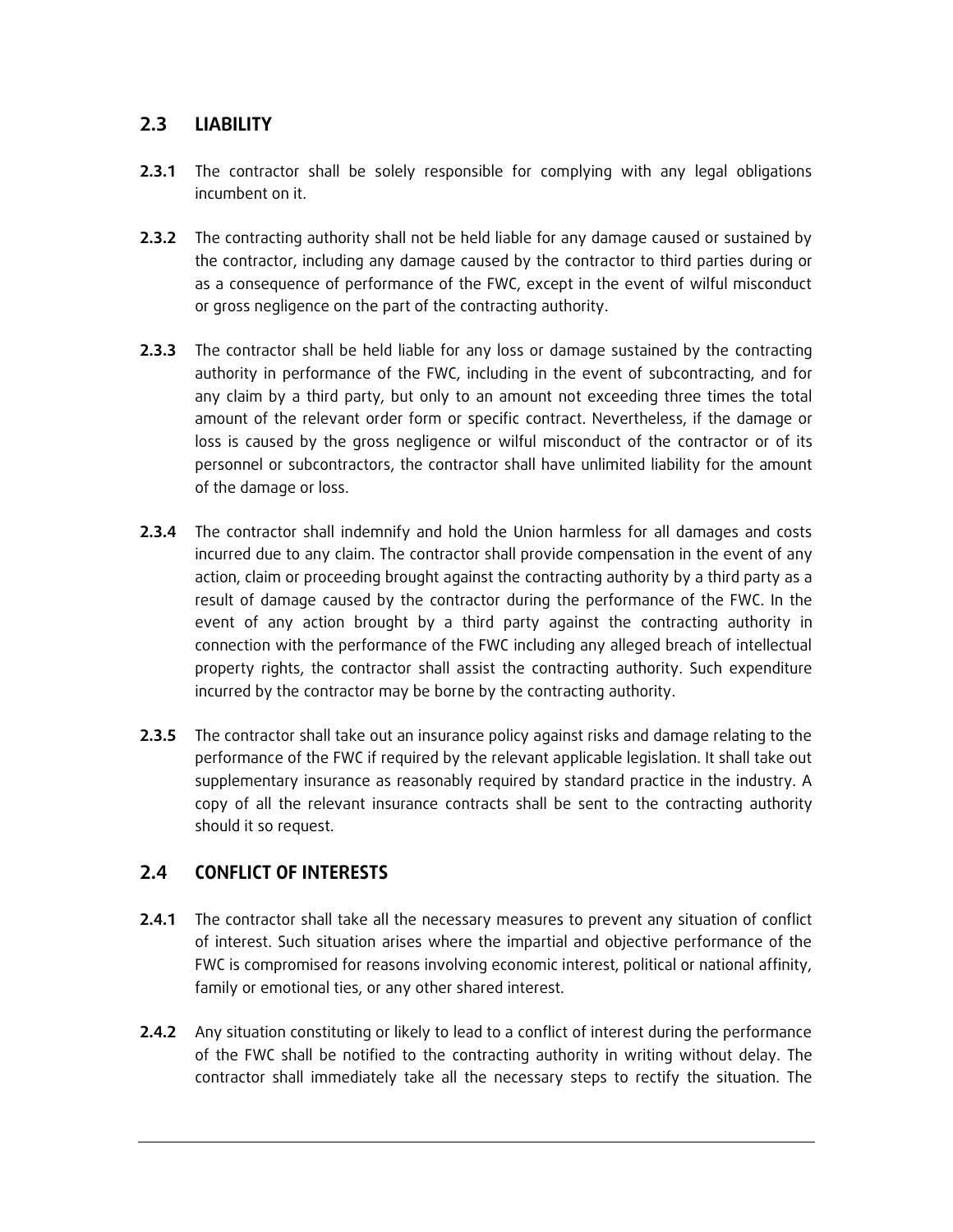contracting authority reserves the right to verify that the steps taken are appropriate and may require that additional steps be taken within a specified deadline.

- **2.4.3** The contractor declares that it has not granted and will not grant, has not sought and will not seek, has not attempted and will not attempt to obtain and has not accepted and will not accept, any advantage, financial or in kind, to or from any party whatsoever, when such advantage constitutes an illegal practice or involves corruption, either directly or indirectly, in so far as it serves as an incentive or reward relating to the performance of the FWC.
- **2.4.4** The contractor shall pass on all the relevant obligations in writing to its personnel and to any natural person with the power to represent it or take decisions on its behalf and ensure that it is not placed in a situation which could give rise to conflicts of interest. The contractor shall also pass on all the relevant obligations in writing to third parties involved in the performance of the FWC including subcontractors.

### **2.5 CONFIDENTIALITY**

**2.5.1.** The contracting authority and the contractor shall treat with confidentiality any information and documents, in any form, disclosed in writing or orally in relation to the performance of the FWC and identified in writing as confidential.

The contractor shall:

- (a) not use confidential information and documents for any purpose other than fulfilling its obligations under the FWC, order form or specific contract without prior written agreement of the contracting authority;
- (b) ensure the protection of such confidential information and documents with the same level of protection it uses to protect its own confidential information, but in no case any less than reasonable care;
- (c) not disclose directly or indirectly confidential information and documents to third parties without prior written agreement of the contracting authority.
- **2.5.2** The confidentiality obligation set out in Article 2.5.1 shall be binding on the contracting authority and the contractor during the performance of the FWC and for five years starting from the date of the payment of the balance unless:
	- (a) the disclosing party agrees to release the other party from the confidentiality obligation earlier;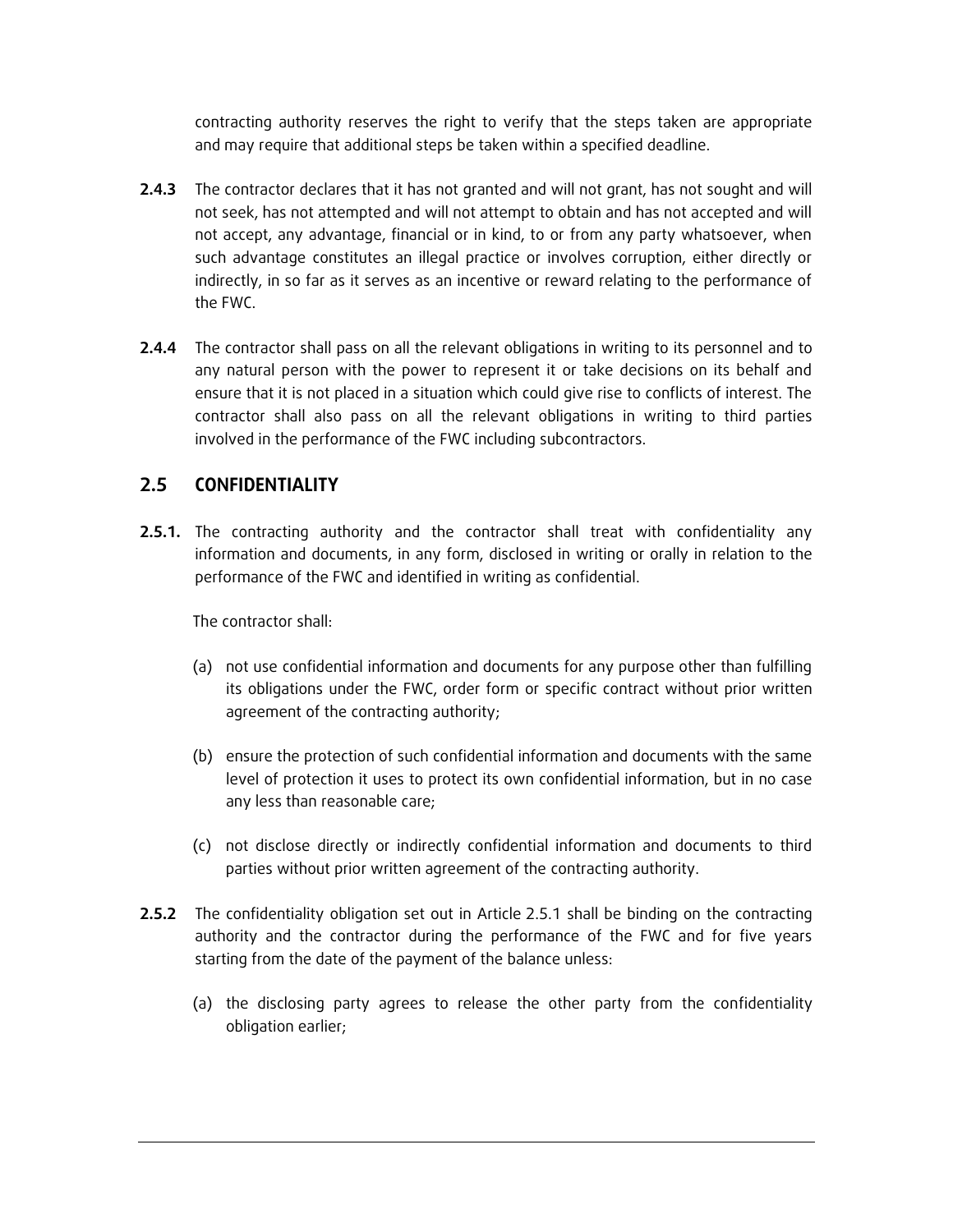- (b) the confidential information becomes public through other means than in breach of the confidentiality obligation, through disclosure by the party bound by that obligation;
- (c) the disclosure of the confidential information is required by law.
- **2.5.3** The contractor shall obtain from any natural person with the power to represent it or take decisions on its behalf, as well as from third parties involved in the performance of the FWC, order form or specific contract an undertaking that they will comply with the confidentiality obligation set out in Article 2.5.1.

### **2.6 PROCESSING OF PERSONAL DATA**

- **2.6.1** Any personal data included in the FWC shall be processed pursuant to Regulation (EC) 45/2001 of the European Parliament and of the Council of 18 December 2000 on the protection of individuals with regard to the processing of personal data by the Community institutions and bodies and on the free movement of such data. Such data shall be processed by the data controller solely for the purposes of the performance, management and monitoring of the FWC without prejudice to its possible transmission to the bodies charged with monitoring or inspection tasks in application of Union law.
- **2.6.2** The contractor shall have the right to access its personal data and the right to rectify any such data. The contractor should address any queries concerning the processing of its personal data to the data controller.
- 2.6.3 The contractor shall have right of recourse at any time to the European Data Protection Supervisor.
- **2.6.4** Where the FWC requires the processing of personal data by the contractor, the contractor may act only under the supervision of the data controller, in particular with regard to the purposes of the processing, the categories of data which may be processed, the recipients of the data and the means by which the data subject may exercise his rights.
- **2.6.5** The contractor shall grant personnel access to the data to the extent strictly necessary for the performance, management and monitoring of the FWC.
- **2.6.6** The contractor undertakes to adopt appropriate technical and organisational security measures having regard to the risks inherent in the processing and to the nature of the personal data concerned in order to:
	- (a) prevent any unauthorised person from gaining access to computer systems processing personal data, and especially: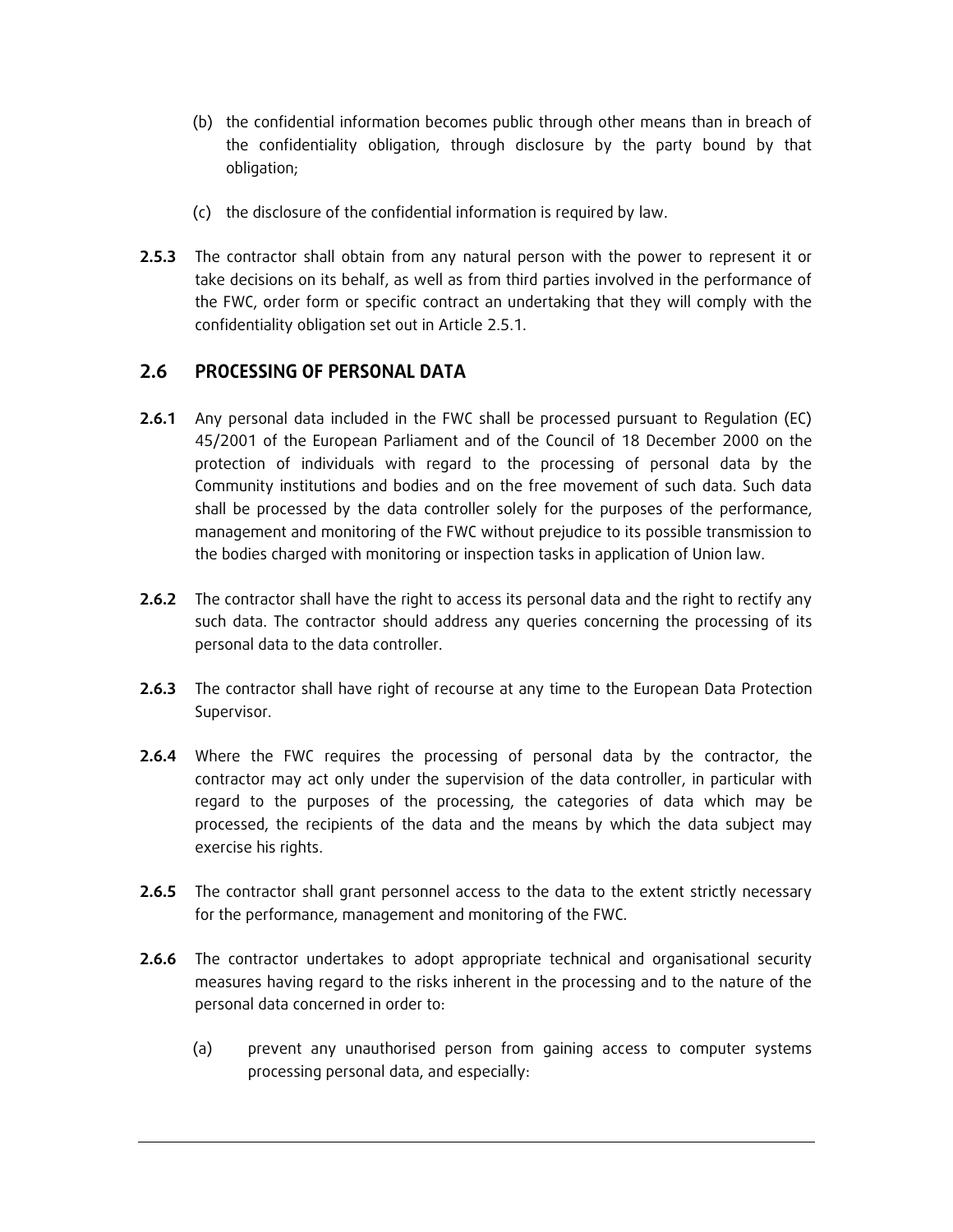- i. unauthorised reading, copying, alteration or removal of storage media;
- ii. unauthorised data input, as well as any unauthorised disclosure, alteration or erasure of stored personal data;
- iii. unauthorised use of data-processing systems by means of data transmission facilities;
- (b) ensure that authorised users of a data-processing system can access only the personal data to which their access right refers;
- (c) record which personal data have been communicated, when and to whom;
- (d) ensure that personal data being processed on behalf of third parties can be processed only in the manner prescribed by the contracting authority;
- (e) ensure that, during communication of personal data and transport of storage media, the data cannot be read, copied or erased without authorisation;
- (f) design its organisational structure in such a way that it meets data protection requirements.

### **2.7 SUBCONTRACTING**

- **2.7.1** The contractor shall not subcontract without prior written authorisation from the contracting authority nor cause the FWC to be de facto performed by third parties.
- **2.7.2** Even where the contracting authority authorises the contractor to subcontract to third parties, it shall nevertheless remain bound by its contractual obligations and shall be solely responsible for the proper performance of this FWC.
- **2.7.3** The contractor shall make sure that the subcontract does not affect rights and guarantees granted to the contracting authority by virtue of this FWC, notably by Article 2.18.

#### **2.8 AMENDMENTS**

- **2.8.1** Any amendment to the FWC or order form or specific contract shall be made in writing before fulfilment of all contractual obligations. An order form or a specific contract may not be deemed to constitute an amendment to the FWC.
- **2.8.2** The amendment may not have the purpose or the effect of making changes to the FWC or to order forms or specific contracts which might call into question the decision awarding the FWC, order form or specific contract or result in unequal treatment of tenderers or contractors.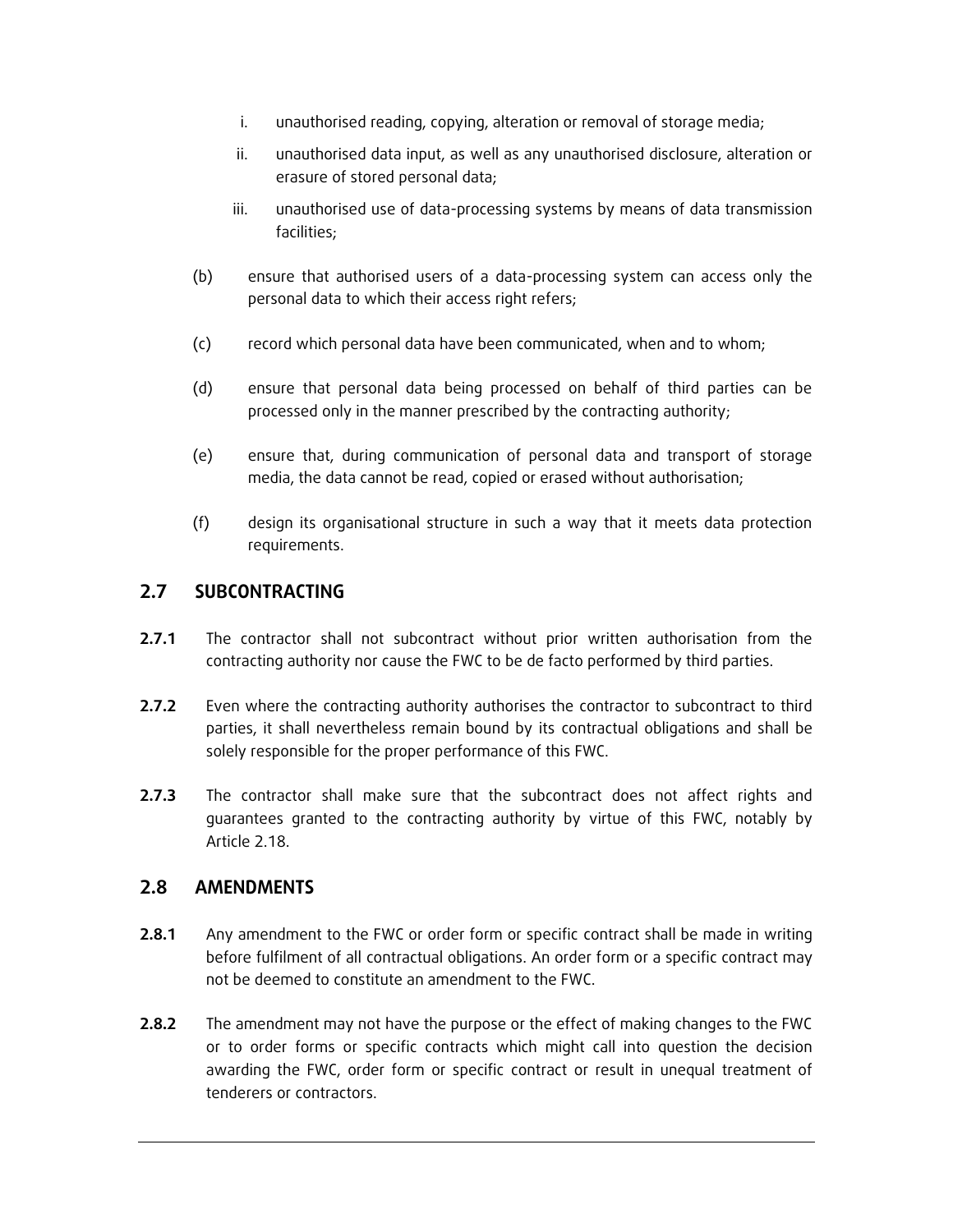### **2.9 ASSIGNMENT**

- **2.9.1** The contractor shall not assign the rights, including claims for payments, and obligations arising from the FWC, in whole or in part, without prior written authorisation from the contracting authority.
- **2.9.2** In the absence of such authorisation, or in the event of failure to observe the terms thereof, the assignment of rights or obligations by the contractor shall not be enforceable against the contracting authority and shall have no effect on it.

### **2.10 OWNERSHIP OF THE RESULTS - INTELLECTUAL AND INDUSTRIAL PROPERTY**

### **2.10.1 Definitions**

In this FWC the following definitions apply:

- (1) 'results' means any intended outcome of the performance of the FWC which is delivered and finally accepted by the contracting authority.
- (2) 'creator' means any natural person who contributed to the production of the result and includes personnel of the contracting authority or a third party.
- (3) 'pre-existing rights' means any industrial and intellectual property rights, including background technology, which exist prior to the contracting authority or the contractor ordering them for the purpose of the FWC performance and include rights of ownership and use by the contractor, the creator, the contracting authority and any other third parties.

#### **2.10.2 Ownership of the results**

The ownership of the results shall be fully and irrevocably acquired by the contracting authority under the FWC including any rights in any of the results listed in the FWC and order forms or specific contracts, including copyright and other intellectual or industrial property rights, and all technological solutions and information contained therein, produced in performance of the FWC. The contracting authority may exploit them as stipulated in this FWC or order forms or specific contracts. All the rights shall be acquired by the contracting authority from the moment the results are delivered by the contractor and accepted by the contracting authority. Such delivery and acceptance are deemed to constitute an effective assignment of rights from the contractor to the contracting authority.

The payment of the price as set out in the order forms or specific contracts is deemed to include any fees payable to the contractor in relation to the acquisition of ownership of rights by the contracting authority including all forms of use of the results.

The acquisition of ownership of rights by the contracting authority under this FWC covers all territories worldwide.

Any intermediary sub-result, raw data, intermediary analysis made available by the contractor cannot be used by the contracting authority without the written consent of the contractor, unless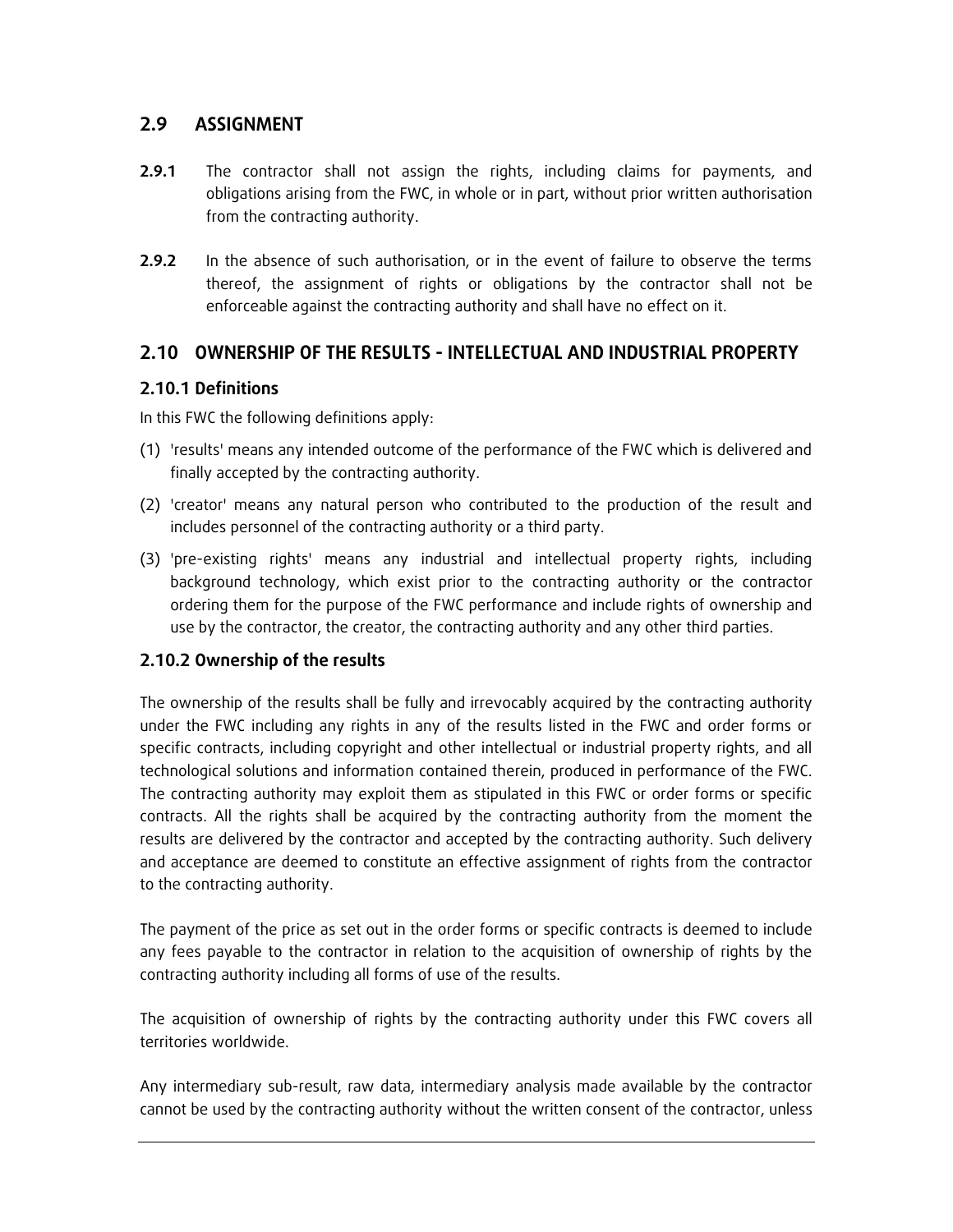the FWC or specific contract or order form explicitly provides for it to be treated as a selfcontained result.

#### **2.10.3 Licensing of pre-existing rights**

The contracting authority shall not acquire ownership of the pre-existing rights.

The contractor shall license the pre-existing rights on a royalty-free, non-exclusive and irrevocable basis to the contracting authority which may use the pre-existing right as foreseen in Article 1.8.1 or in order forms or specific contracts. All the pre-existing rights shall be licensed to the contracting authority from the moment the results were delivered and accepted by the contracting authority.

The licensing of pre-existing rights to the contracting authority under this FWC covers all territories worldwide and is valid for the whole duration of intellectual property rights protection.

#### **2.10.4 Modes of exploitation**

The contracting authority shall acquire ownership of each of the results produced as an outcome of the FWC which may be used for any of the following purposes:

- (1) giving access upon individual requests without the right to reproduce or exploit, as provided for by Regulation 1049/2001 of the European Parliament and of the Council of 30 May 2001 regarding public access to European Parliament, Council and Commission documents;
- (2) storage of the original and copies made in accordance with this FWC or specific contract or order form;
- (3) archiving in line with the document management rules applicable to the contracting authority.

#### **2.10.5 Identification and evidence of granting of pre-existing rights and rights of third parties**

When delivering the results, the contractor shall warrant that they are free of rights or claims from creators and third parties including in relation to pre-existing rights, for any use envisaged by the contracting authority. This does not concern the moral rights of natural persons.

The contractor shall establish to that effect a list of all pre-existing rights and rights of creators and third parties on the results of this FWC or parts thereof. This list shall be provided no later than the date of delivery of the final results.

In the result the contractor shall clearly point out all quotations of existing textual works. The complete reference should include as appropriate: name of the author, title of the work, date and place of publication, date of creation, address of publication on internet, number, volume and other information which allows the origin to be easily identified.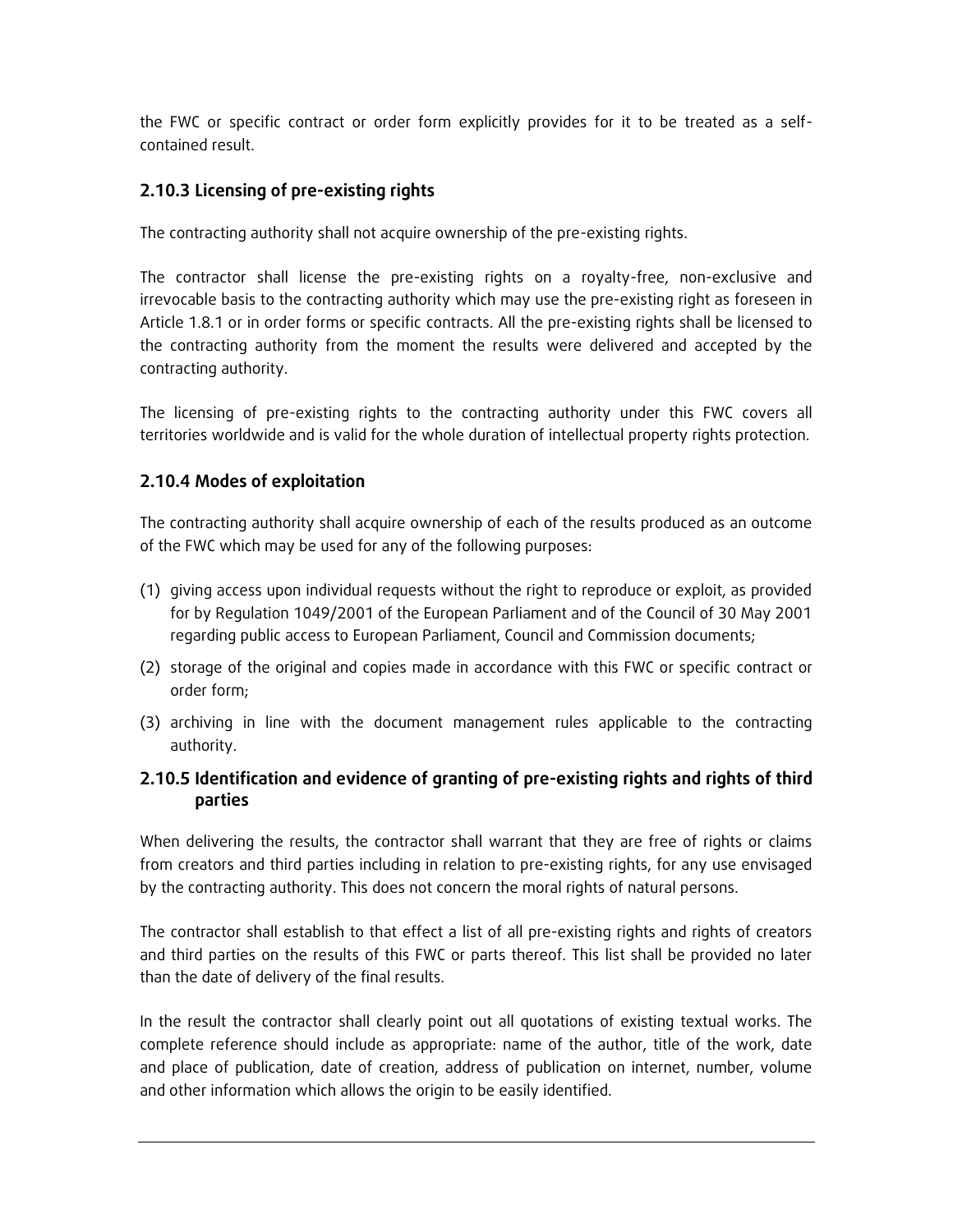Upon request by the contracting authority, the contractor shall provide evidence of ownership or rights to use all the listed pre-existing rights and rights of third parties except for the rights owned by the contracting authority.

This evidence may refer, inter alia, to rights to: parts of other documents, images, graphs, tables, data, software, technical inventions, know-how etc. (delivered in paper, electronic or other form), IT development tools, routines, subroutines and/or other programs ("background technology"), concepts, designs, installations or pieces of art, data, source or background materials or any other parts of external origin.

The evidence shall include, as appropriate:

- (a) the name and version number of a software product;
- (b) the full identification of the work and its author, developer, creator, translator, data entry person, graphic designer, publisher, editor, photographer, producer;
- (c) a copy of the licence to use the product or of the agreement granting the relevant rights to the contractor or a reference to this licence;
- (d) a copy of the agreement or extract from the employment contract granting the relevant rights to the contractor where parts of the results were created by its personnel;
- (e) the text of the disclaimer notice if any.

Provision of evidence does not release the contractor from its responsibilities in case it is found that it does not hold the necessary rights, regardless of when and by whom this fact was revealed.

The contractor also warrants that it possesses the relevant rights or powers to execute the transfer and that it has paid or has verified payment of all due fees including fees due to collecting societies, related to the final results.

### **2.10.6 Creators**

By delivering the results the contractor warrants that the creators undertake not to oppose that their names be recalled when the results are presented to the public and confirms that the results can be divulged. Names of authors shall be recalled on request in the manner communicated by the contractor to the contracting authority.

The contractor shall obtain the consent of creators regarding the granting of the relevant rights and be ready to provide documentary evidence upon request.

#### **2.10.7 Persons appearing in photographs or films**

If natural, recognisable persons appear in a result or their voice is recorded the contractor shall submit a statement of these persons (or of the persons exercising parental authority in case of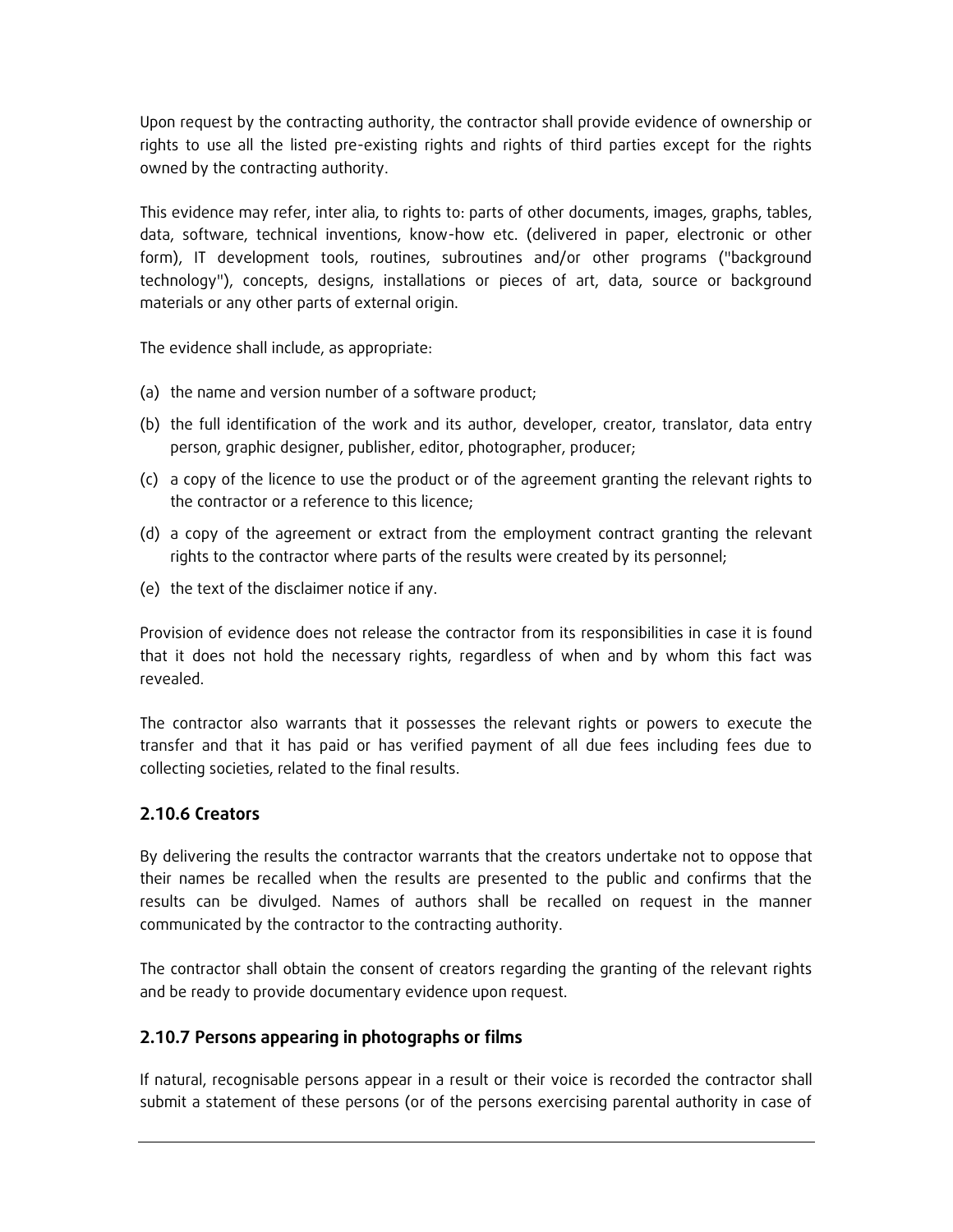minors) where they give their permission for the described use of their image or voice on request by the contracting authority. This does not apply to persons whose permission is not required in line with the law of the country where photographs were taken, films shot or audio records made.

### **2.10.8 Copyright for pre-existing rights**

When the contractor retains pre**-**existing rights on parts of the results, reference shall be inserted to that effect when the result is used as set out in Article 1.8.1 with the following disclaimer:  $\circ$  year – European Union Agency for Fundamental Rights. All rights reserved. Certain parts are licensed under conditions to the European Union Agency for Fundamental Rights.

### **2.10.9 Visibility of Union funding and disclaimer**

When making use of the results, the contractor shall declare that they have been produced within a contract with the Union and that the opinions expressed are those of the contractor only and do not represent the contracting authority's official position. The contracting authority may waive this obligation in writing.

### **2.11 FORCE MAJEURE**

- **2.11.1** 'Force majeure' means any unforeseeable and exceptional situation or event beyond the parties' control which prevents either of them from fulfilling any of their obligations under the FWC, which was not attributable to error or negligence on their part or on the part of subcontractors and which proves to be inevitable in spite of exercising due diligence. Any default of a service, defect in equipment or material or delays in making them available, unless they stem directly from a relevant case of force majeure, as well as labour disputes, strikes or financial difficulties, cannot be invoked as force majeure.
- **2.11.2** A party faced with force majeure shall formally notify the other party without delay, stating the nature, likely duration and foreseeable effects.
- **2.11.3** The party faced with force majeure shall not be held in breach of its contractual obligations if it has been prevented from fulfilling them by force majeure. Where the contractor is unable to fulfil its contractual obligations owing to force majeure, it shall have the right to remuneration only for the tasks actually executed.
- **2.11.4** The parties shall take all the necessary measures to limit any damage due to force majeure.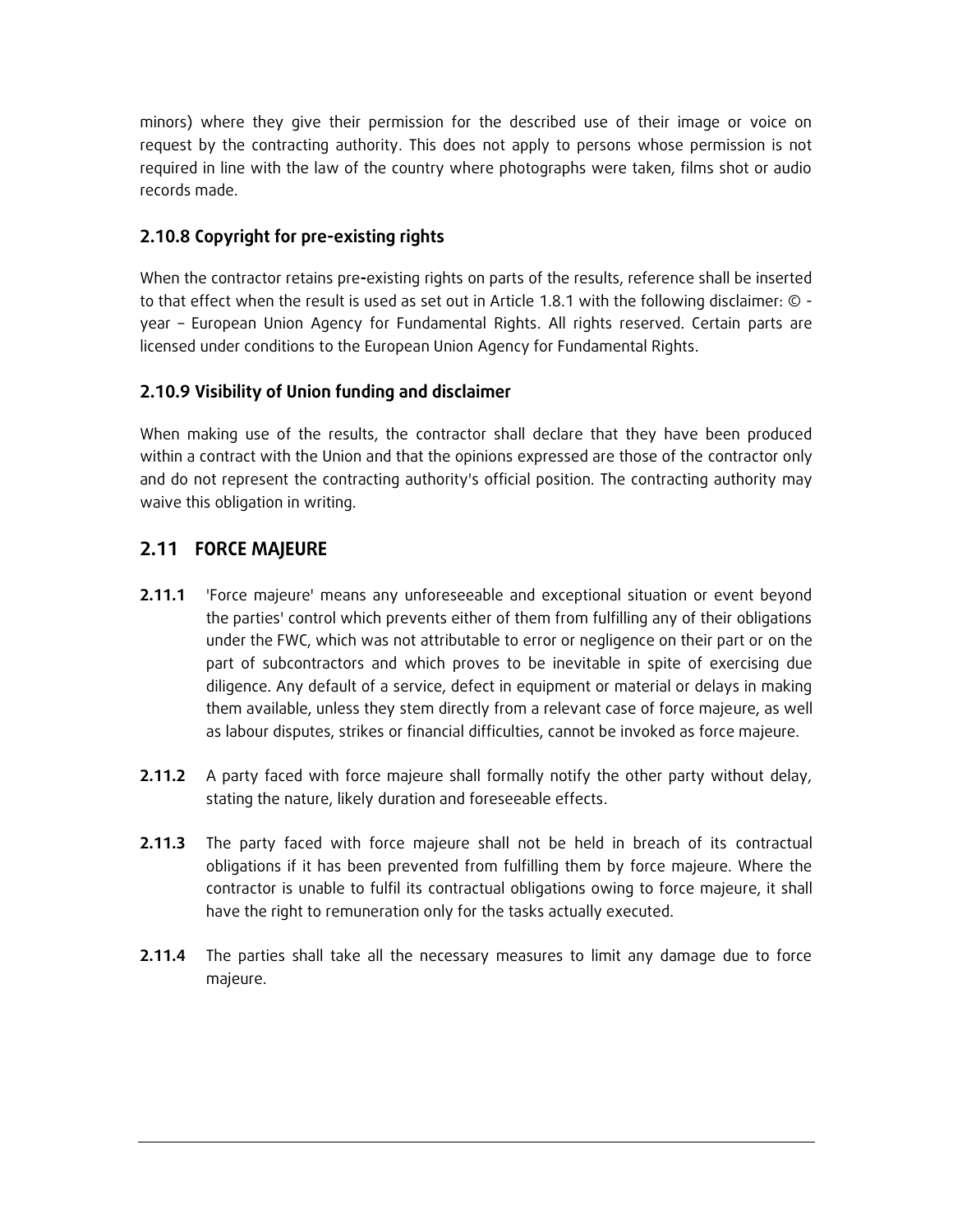# **2.12 LIQUIDATED DAMAGES**

The contracting authority may impose liquidated damages should the contractor fail to complete its contractual obligations, also with regard to the required quality level, according to the tender specifications.

Should the contractor fail to perform its contractual obligations within the time limits set by the FWC or the relevant order form or specific contract, then, without prejudice to the contractor's actual or potential liability or to the contracting authority's right to terminate the FWC or the relevant order form or specific contract, the contracting authority may impose liquidated damages for each and every calendar day of delay according to the following formula:

0.3 x (*V/d*)

*V* is the price of the relevant purchase;

*d* is the duration specified in the relevant order form or specific contract or, failing that, the period between the date specified in Article 2.4.1 and the date of delivery or performance specified in the relevant order form or specific contract, expressed in calendar days

The contractor may submit arguments against this decision within 30 days of receipt of the formal notification. In the absence of a reaction on its part or of written withdrawal by the contracting authority within 30 days of the receipt of such arguments, the decision imposing the liquidated damages shall become enforceable.

The parties expressly acknowledge and agree that any sums payable under this article are in the nature of liquidated damages and not penalties, and represent a reasonable estimate of fair compensation for the losses incurred due to failure to fulfil obligations which may be reasonably anticipated.

### **2.13 SUSPENSION OF THE CONTRACT**

#### **2.13.1 Suspension by the contractor**

The contractor may suspend the performance of the FWC or order form or specific contract or any part thereof if a case of force majeure makes such performance impossible or excessively difficult. The contractor shall inform the contracting authority about the suspension without delay, giving all the necessary reasons and details and the envisaged date for resuming the performance of the FWC, order form or specific contract.

Once the circumstances allow resuming performance, the contractor shall inform the contracting authority immediately, unless the contracting authority has already terminated the FWC, order form or specific contract.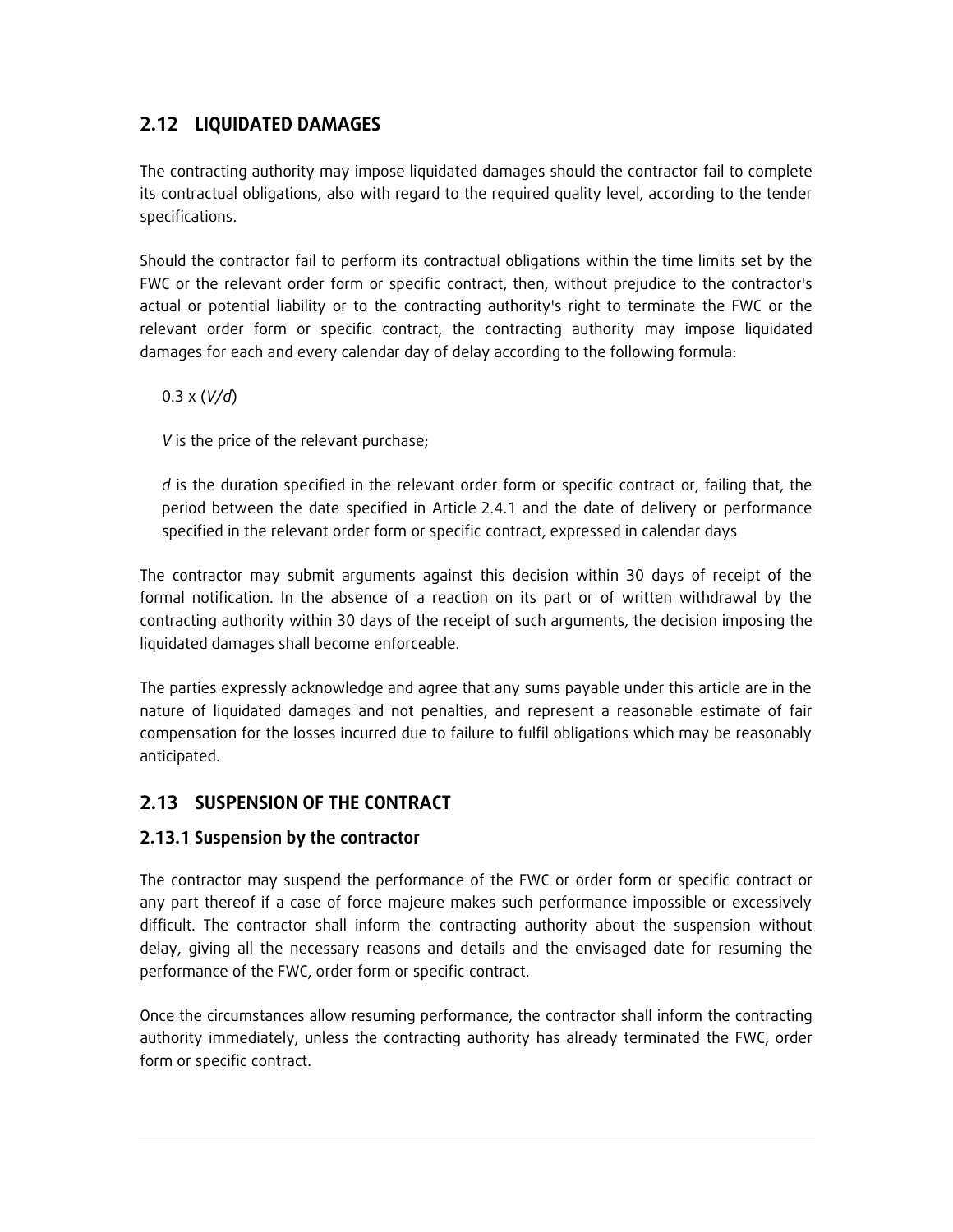#### **2.13.2 Suspension by the contracting authority**

The contracting authority may suspend the performance of the FWC or order form or specific contract or any part thereof:

- (a) if the FWC or order form or specific contract award procedure or the performance of the FWC prove to have been subject to substantial errors, irregularities or fraud;
- (b) in order to verify whether presumed substantial errors, irregularities or fraud have actually occurred.

Suspension shall take effect on the day the contractor receives formal notification, or at a later date where the notification so provides. The contracting authority shall as soon as possible give notice to the contractor to resume the service suspended or inform the contractor that it is proceeding with termination of the FWC or order form or specific contract. The contractor shall not be entitled to claim compensation on account of suspension of the FWC or order form or specific contract or of part thereof.

### **2.14 TERMINATION BY THE CONTRACTING AUTHORITY**

#### **2.14.1 Grounds for termination**

The contracting authority may terminate the FWC, an order form or a specific contract respectively in the following circumstances:

- (a) if a change to the contractor's legal, financial, technical or organisational or ownership situation is likely to affect the performance of the FWC or order form or specific contract substantially or call into question the decision to award the FWC;
- (b) if execution of the tasks under a pending order form or a specific contract has not actually commenced within 15 days of the date foreseen, and the new date proposed, if any, is considered unacceptable by the contracting authority, taking into account article 2.8.2;
- (c) if the contractor does not perform the FWC or an order form or specific contract as established in the tender specifications or request for service or fails to fulfil another substantial contractual obligation; termination of three of more order forms or specific contracts on this ground shall constitute ground for termination of the FWC;
- (d) in the event of force majeure notified in accordance with article 2.11 or if the performance of the FWC or order form or specific contract has been suspended by the contractor as a result of force majeure, notified in accordance with article 2.13, where either resuming performance is impossible or the modifications to the FWC or order form or specific contract might call into question the decision awarding the FWC or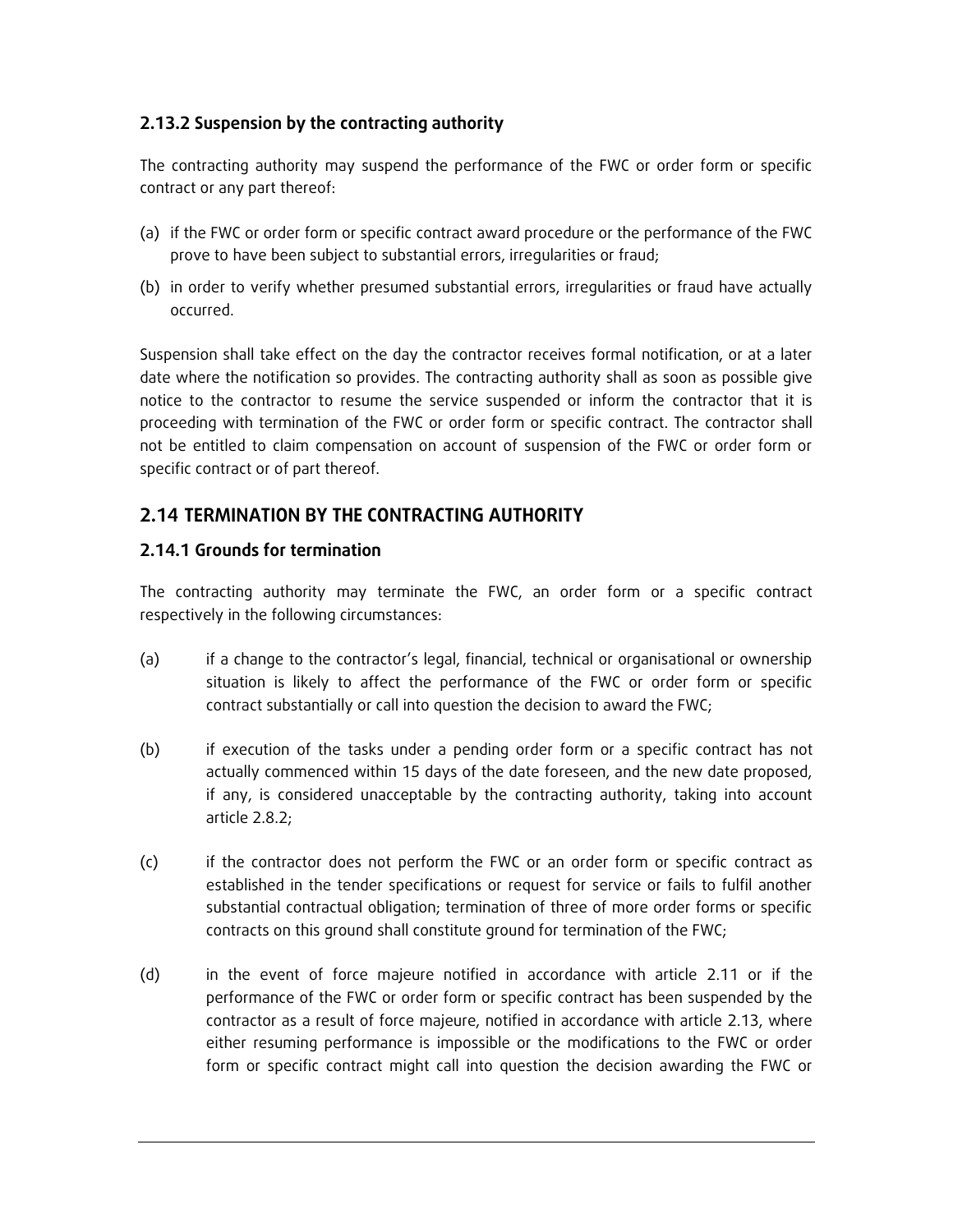order form or specific contract, or result in unequal treatment of tenderers or contractors;

- (e) if the contractor is declared bankrupt, is being wound up, is having its affairs administered by the courts, has entered into an arrangement with creditors, has suspended business activities, is the subject of proceedings concerning those matters, or is in any analogous situation arising from a similar procedure provided for in national legislation or regulations;
- (f) if the contractor or any natural person with the power to represent it or take decisions on its behalf has been found guilty of professional misconduct proven by any means;
- (g) if the contractor is not in compliance with its obligations relating to the payment of social security contributions or the payment of taxes in accordance with the legal provisions of the country in which it is established or with those of the country of the applicable law of this FWC or those of the country where the FWC is to be performed;
- (h) if the contracting authority has evidence that the contractor or any natural persons with the power to represent it or take decisions on its behalf have committed fraud, corruption, or are involved in a criminal organisation, money laundering or any other illegal activity detrimental to the Union's financial interests;
- (i) if the contracting authority has evidence that the contractor or any natural persons with the power to represent it or take decisions on its behalf have committed substantial errors, irregularities or fraud in the award procedure or the performance of the FWC, including in the event of submission of false information;
- (j) if the contractor is unable, through its own fault, to obtain any permit or licence required for performance of the FWC or order form or specific contract;
- (k) if the needs of the contracting authority change and it no longer requires new services under the FWC;
- (l) when due to the termination of the FWC with one or more of the contractors there is no minimum required competition within the multiple framework contract with reopening of competition.

#### **2.14.2 Procedure for termination**

When the contracting authority intends to terminate the FWC or order form or specific contract it shall formally notify the contractor of its intention specifying the grounds thereof. The contracting authority shall invite the contractor to make any observations and, in the case of point (c) of Article 2.14.1, to inform the contracting authority about the measures taken to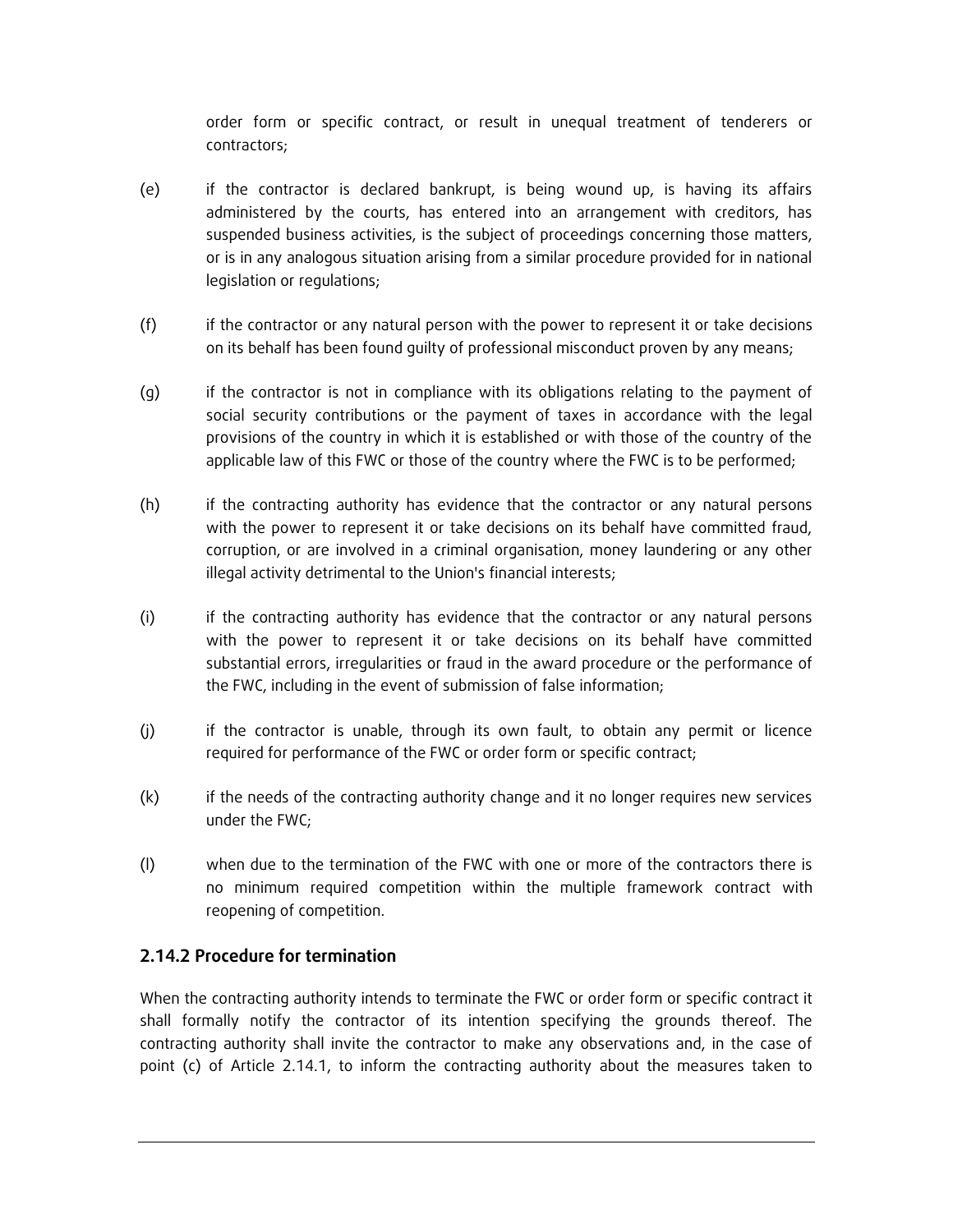continue the fulfilment of its contractual obligations, within 30 days from receipt of the notification.

If the contracting authority does not confirm acceptance of these observations by giving written approval within 30 days of receipt, the termination procedure shall proceed. In any case of termination the contracting authority shall formally notify the contractor about its decision to terminate the FWC or order form or specific contract. In the cases referred to in points (a), (b),  $(c)$ ,  $(e)$ ,  $(g)$ ,  $(j)$ ,  $(k)$  and  $(l)$  of Article 2.14.1 the formal notification shall specify the date on which the termination takes effect. In the cases referred to in points (d), (f), (h), and (i) of Article 2.14.1 the termination shall take effect on the day following the date on which notification of termination is received by the contractor.

### **2.14.3 Effects of termination**

In the event of termination, the contractor shall waive any claim for consequential damages, including any loss of anticipated profits for uncompleted work. On receipt of the notification of termination, the contractor shall take all the appropriate measures to minimise costs, prevent damages, and cancel or reduce its commitments. The contractor shall have 60 days from the date of termination to draw up the documents required by the special conditions or order forms or specific contracts for the tasks already executed on the date of termination and produce an invoice if necessary. The contracting authority may recover any amounts paid under the FWC.

The contracting authority may claim compensation for any damage suffered in the event of termination.

On termination the contracting authority may engage any other contractor to execute or complete the services. The contracting authority shall be entitled to claim from the contractor all extra costs incurred in this regard, without prejudice to any other rights or guarantees it may have under the FWC.

# **2.15 REPORTING AND PAYMENTS**

### **2.15.1 Date of payment**

Payments shall be deemed to be effected on the date when they are debited to the contracting authority's account.

# **2.15.2 Currency**

The FWC shall be in euros.

Payments shall be executed in euros or in the local currency as provided for in Article 1.5.

Conversion between the euro and another currency shall be made according to the daily euro exchange rate published in the *Official Journal of the European Union* or, failing that, at the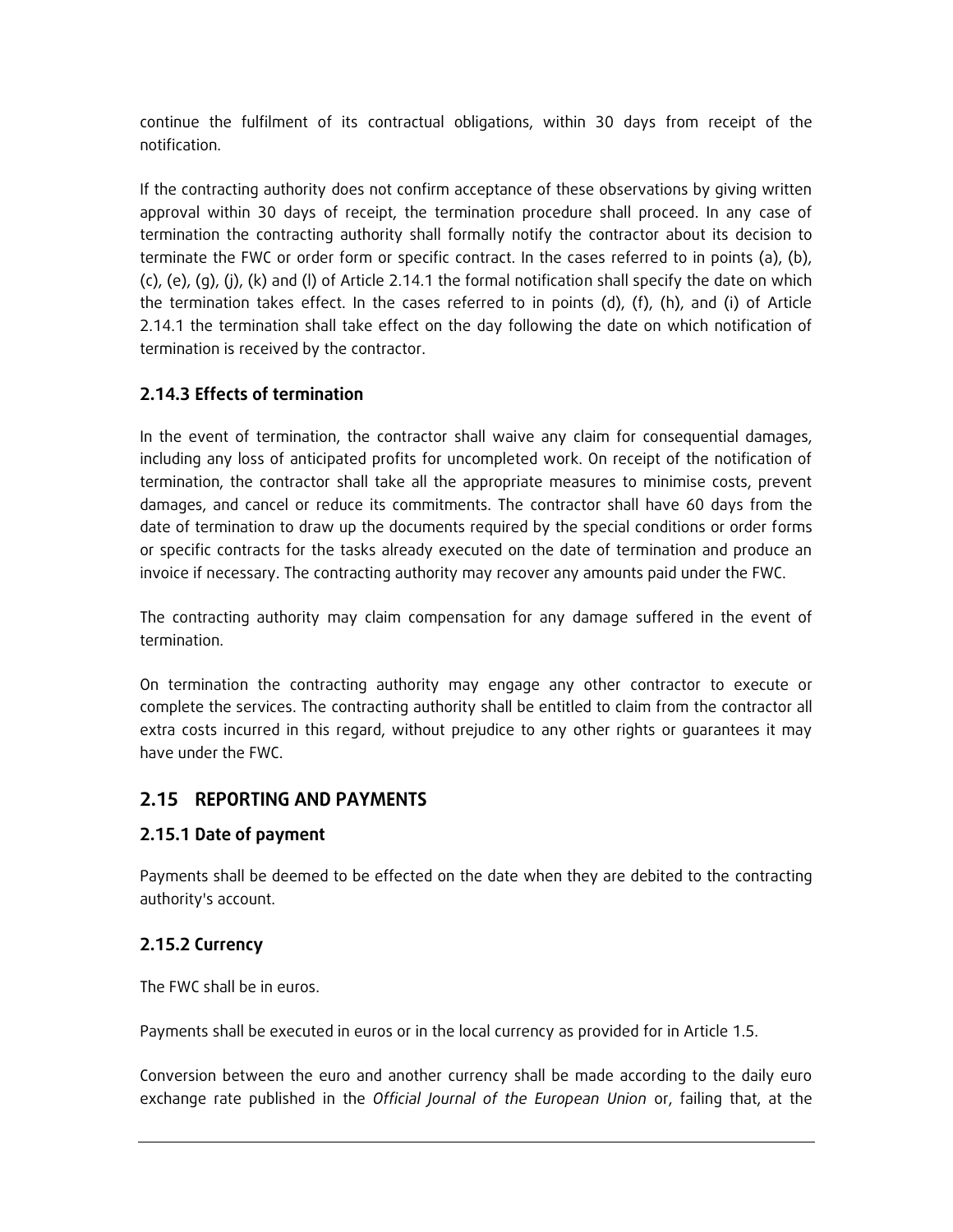monthly accounting exchange rate established by the European Commission and published on its website, applicable on the day on which the payment order is issued by the contracting authority.

### **2.15.3 Costs of transfer**

The costs of the transfer shall be borne in the following way:

- (a) costs of dispatch charged by the bank of the contracting authority shall be borne by the contracting authority,
- (b) cost of receipt charged by the bank of the contractor shall be borne by the contractor,
- (c) costs for repeated transfer caused by one of the parties shall be borne by the party causing repetition of the transfer.

### **2.15.4 Invoices and Value Added Tax**

Invoices shall contain the contractor's identification, the amount, the currency and the date, as well as the FWC reference and reference to the order form or specific contract.

Invoices shall indicate the place of taxation of the contractor for value added tax (VAT) purposes and shall specify separately the amounts not including VAT and the amounts including VAT.

The contracting authority is, as a rule, exempt from all taxes and duties, including VAT, pursuant to the provisions of Articles 3 and 4 of the Protocol on the Privileges and Immunities of the European Union.

The contractor shall accordingly complete the necessary formalities with the relevant authorities to ensure that the supplies and services required for performance of the FWC are exempt from taxes and duties, including VAT exemption.

### **2.15.5 Pre-financing and performance guarantees**

Pre-financing guarantees shall remain in force until the pre-financing is cleared against interim payments or payment of the balance and, in case the latter takes the form of a debit note, three months after the debit note is notified to the contractor. The contracting authority shall release the guarantee within the following month.

Performance guarantees shall cover performance of the service in accordance with the terms set out in the request for services until its final acceptance by the contracting authority. The amount of the performance guarantee shall not exceed the total price of the order form or specific contract. The guarantee shall provide that it remains in force until final acceptance. The contracting authority shall release the guarantee within a month following the date of final acceptance.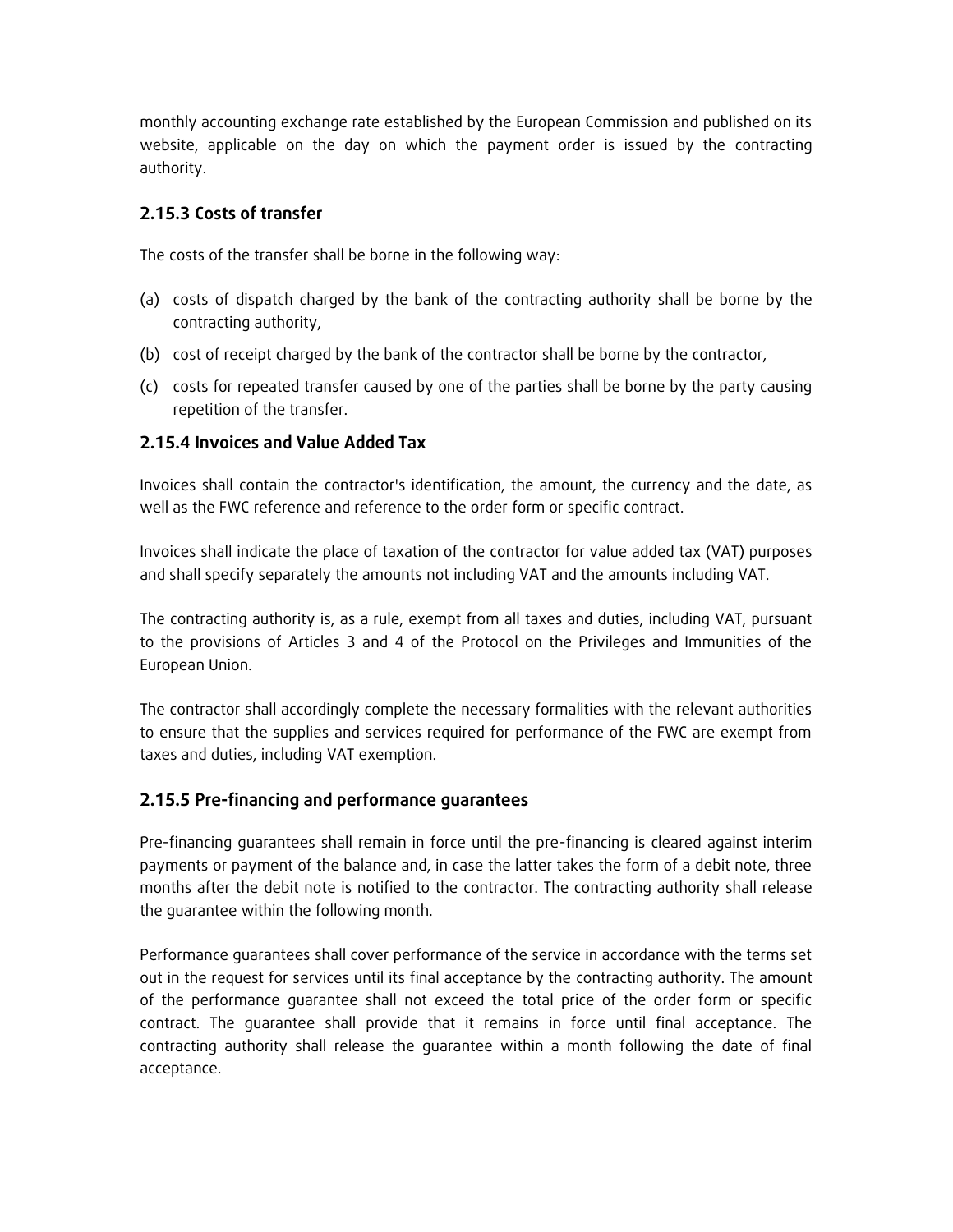Where, in accordance with Article 1.4*,* a financial guarantee is required for the payment of prefinancing, or as performance guarantee, it shall fulfil the following conditions:

- (a) the financial guarantee is provided by a bank or an approved financial institution or, at the request of the contractor and agreement by the contracting authority, by a third party;
- (b) the guarantor stands as first-call guarantor and does not require the contracting authority to have recourse against the principal debtor (the contractor).

The cost of providing such guarantee shall be borne by the contractor.

#### **2.15.6 Interim payments and payment of the balance**

The contractor shall submit an invoice for interim payment upon delivery of intermediary results, accompanied by a progress report or any other documents, as provided for in Article 1.4 or in the tender specifications or in the order form or specific contract.

The contractor shall submit an invoice for payment of the balance within 60 days following the end of the period referred to in Article 1.2.2, accompanied by a final progress report or any other documents provided for in Article 1.4 or in the tender specifications or in the order form or specific contract.

Upon receipt, the contracting authority shall pay the amount due as interim or final payment, within the periods specified in Article 1.4, provided the invoice and documents have been approved and without prejudice to Article 2.15.7. Approval of the invoice and documents shall not imply recognition of the regularity or of the authenticity, completeness and correctness of the declarations and information they contain.

Payment of the balance may take the form of recovery.

#### **2.15.7 Suspension of the time allowed for payment**

The contracting authority may suspend the payment periods specified in Article 1.4 at any time by notifying the contractor that its invoice cannot be processed, either because it does not comply with the provisions of the FWC, or because the appropriate documents have not been produced.

The contracting authority shall inform the contractor in writing as soon as possible of any such suspension, giving the reasons for it.

Suspension shall take effect on the date the notification is sent by the contracting authority. The remaining payment period shall start to run again from the date on which the requested information or revised documents are received or the necessary further verification, including on-the-spot checks, is carried out. Where the suspension period exceeds two months, the contractor may request the contracting authority to justify the continued suspension.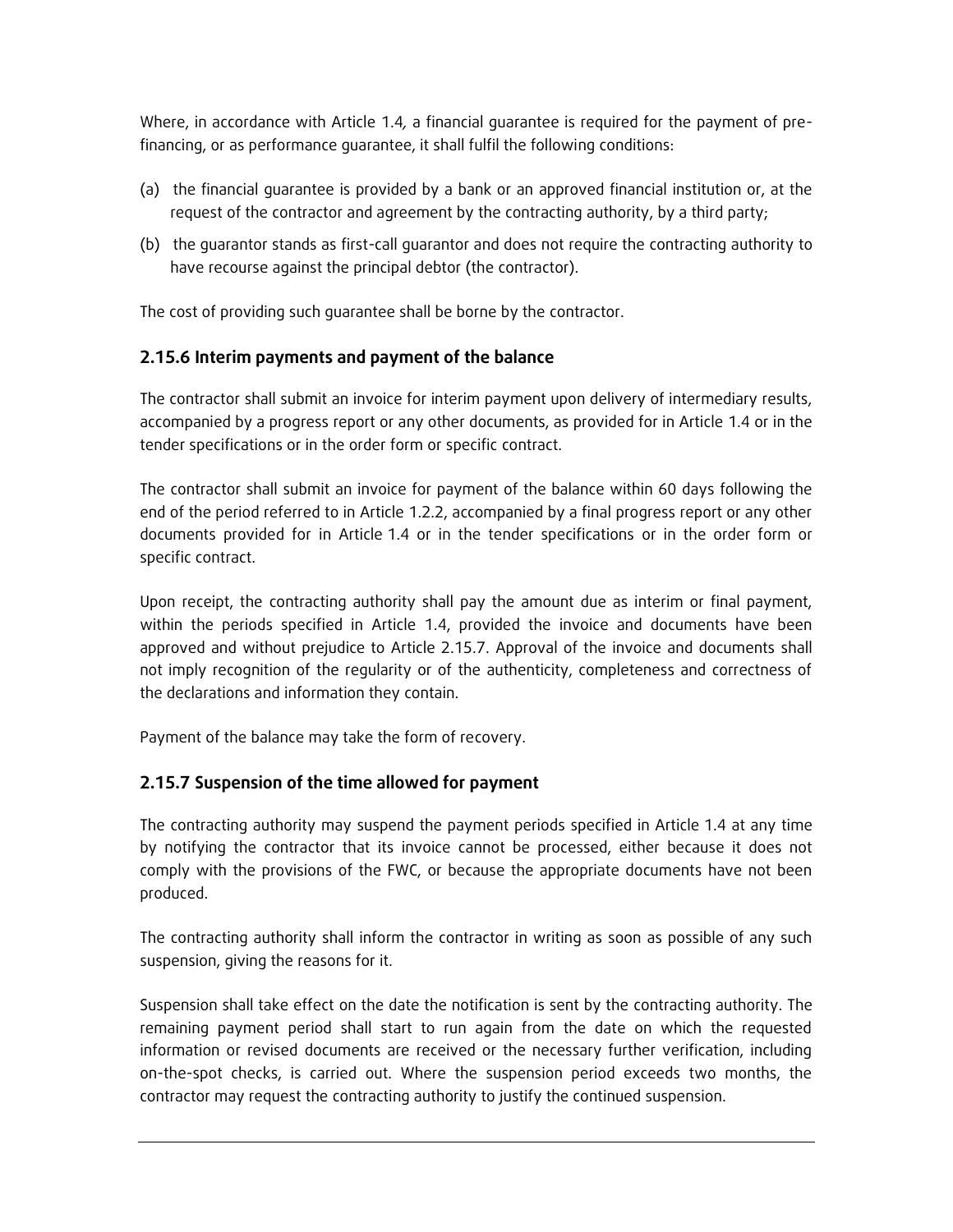Where the payment periods have been suspended following rejection of a document referred to in the first paragraph and the new document produced is also rejected, the contracting authority reserves the right to terminate the order form or specific contract in accordance with Article 2.14.1(c)*.*

### **2.15.8 Interest on late payment**

On expiry of the payment periods specified in Article 1.4, and without prejudice to Article 2.15.7, the contractor is entitled to interest on late payment at the rate applied by the European Central Bank for its main refinancing operations in Euros (the reference rate) plus eight points. The reference rate shall be the rate in force on the first day of the month in which the payment period ends, as published in the C series of the *Official Journal of the European Union*.

The suspension of the payment period in accordance with Article 2.15.7 may not be considered as a late payment.

Interest on late payment shall cover the period running from the day following the due date for payment up to and including the date of actual payment as defined in Article 2.15.1.

However, when the calculated interest is lower than or equal to EUR 200, it shall be paid to the contractor only upon request submitted within two months of receiving late payment.

### **2.16 REIMBURSEMENTS**

- **2.16.1** Where provided by the special conditions or by the tender specifications, the contracting authority shall reimburse the expenses that are directly connected with execution of the tasks on production of original supporting documents, including receipts and used tickets, or failing that, on production of copies or scanned originals, or on the basis of flat rates.
- **2.16.2** Travel and subsistence expenses shall be reimbursed, where appropriate, on the basis of the shortest itinerary and the minimum number of nights necessary for overnight stay at the destination.
- **2.16.3** Travel expenses shall be reimbursed as follows:
- (a) travel by air shall be reimbursed up to the maximum cost of an economy class ticket at the time of the reservation;
- (b) travel by boat or rail shall be reimbursed up to the maximum cost of a first class ticket;
- (c) travel by car shall be reimbursed at the rate of one first class rail ticket for the same journey and on the same day;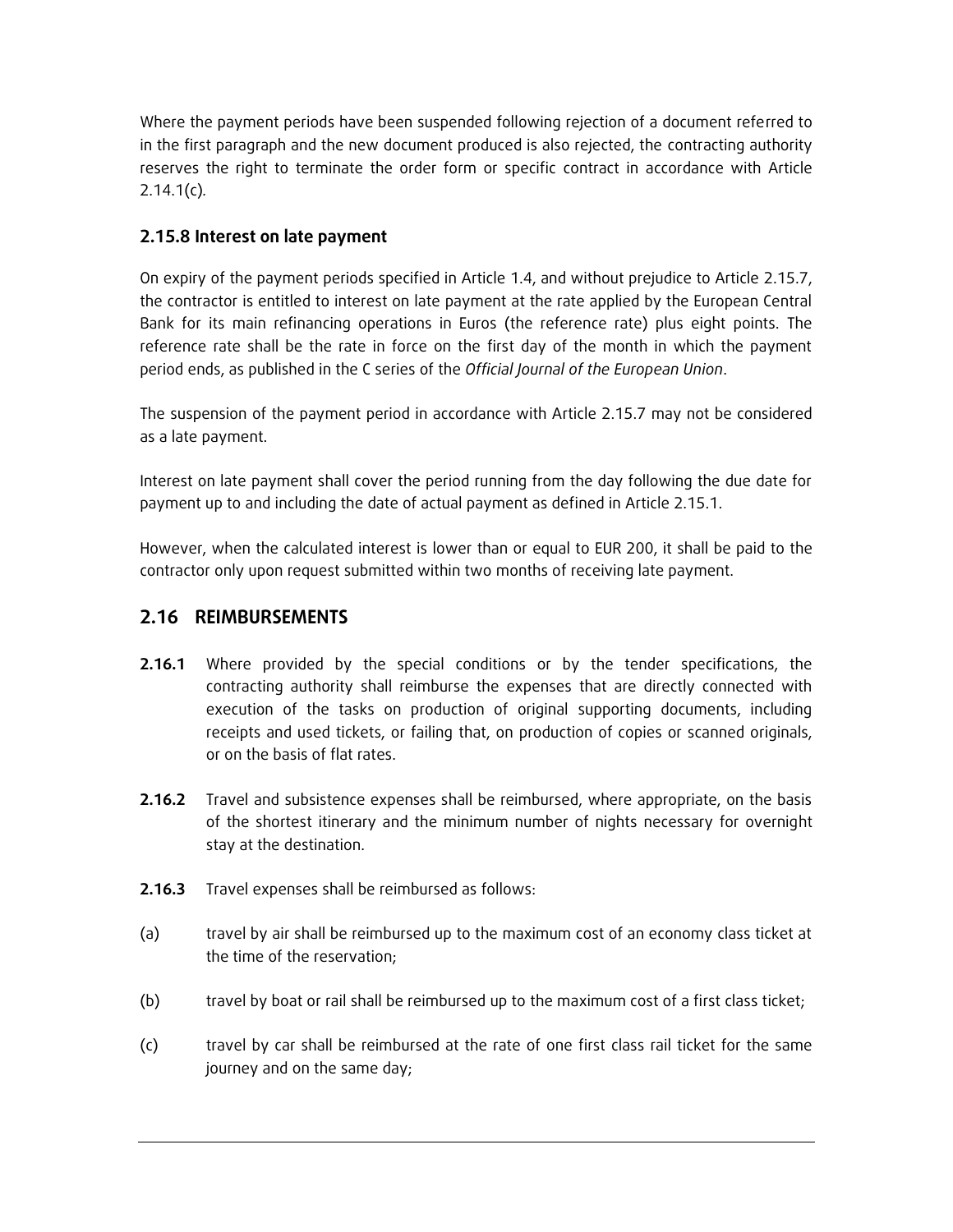In addition, travel outside Union territory shall be reimbursed provided the contracting authority has given its prior written consent.

- **2.16.4** Subsistence expenses shall be reimbursed on the basis of a daily subsistence allowance as follows:
- (a) for journeys of less than 200 km for a return trip, no subsistence allowance shall be payable;
- (b) daily subsistence allowance shall be payable only on receipt of supporting documents proving that the person concerned was present at the destination;
- (c) daily subsistence allowance shall take the form of a flat-rate payment to cover all subsistence expenses, including meals, local transport which includes transport to and from the airport or station, insurance and sundries;
- (d) daily subsistence allowance shall be reimbursed at the flat rates specified in Article 1.3;
- (e) accommodation shall be reimbursed on receipt of supporting documents proving the necessary overnight stay at the destination, up to the flat-rate ceilings specified in Article 1.3.
- **2.16.5** The cost of shipment of equipment or unaccompanied luggage shall be reimbursed provided the contracting authority has given prior written authorisation.
- **2.16.6.** Conversion between the euro and another currency shall be made as specified in Article 2.15.2.

#### **2.17 RECOVERY**

- **2.17.1** If an amount is to be recovered under the terms of the FWC, the contractor shall repay the contracting authority the amount in question according to the terms and by the date specified in the debit note.
- **2.17.2** If the obligation to pay the amount due is not honoured by the date set by the contracting authority in the debit note, the amount due shall bear interest at the rate indicated in Article 2.15.8. Interest on late payments shall cover the period from the day following the due date for payment up to and including the date when the contracting authority receives the full amount owed.

Any partial payment shall first be entered against charges and interest on late payment and then against the principal amount.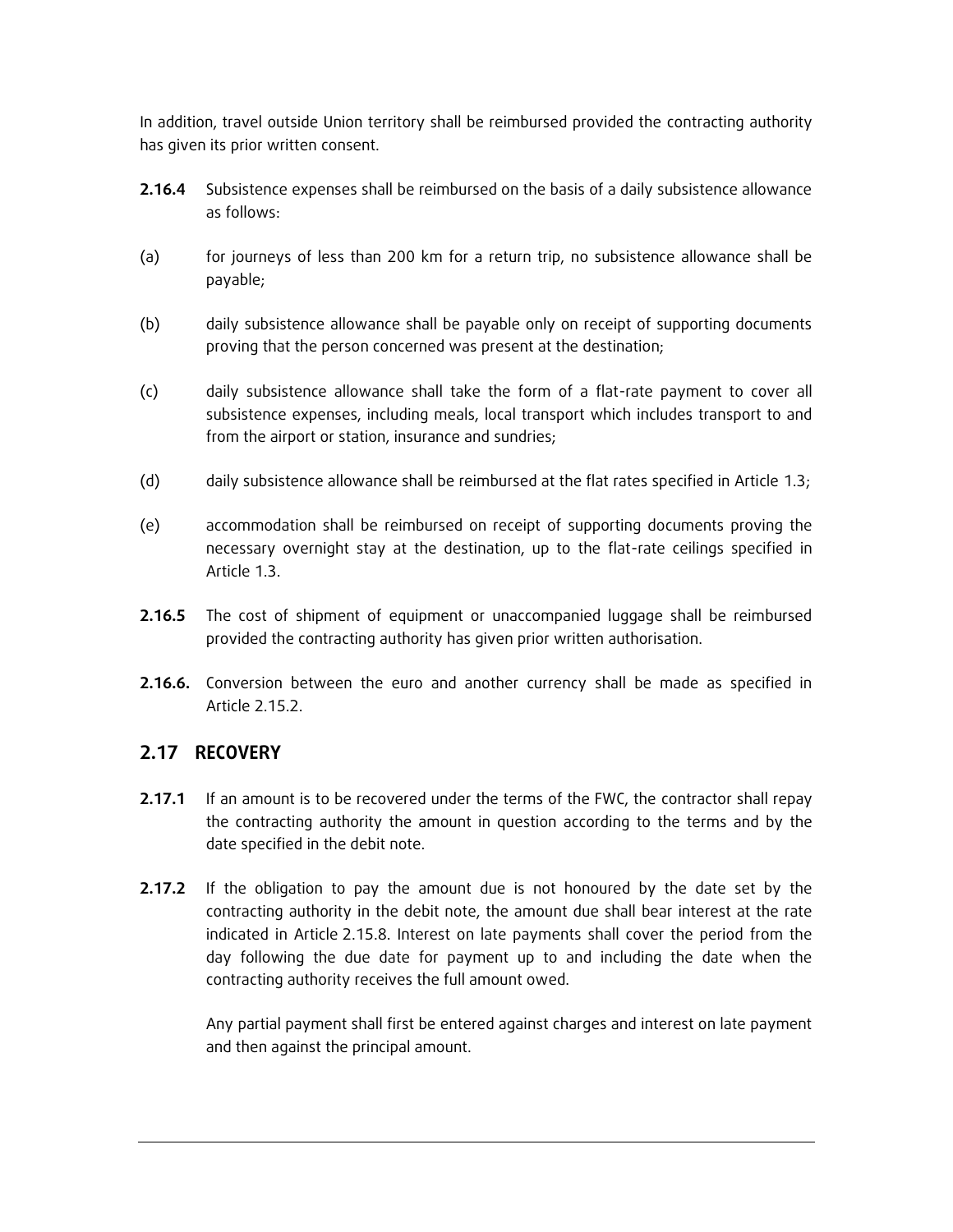**2.17.3** If payment has not been made by the due date, the contracting authority may, after informing the contractor in writing, recover the amounts due by offsetting them against any amounts owed to the contractor by the Union or by the European Atomic Energy Community or by calling in the financial guarantee, where provided for in Article 1.4 or in the specific contract.

#### **2.18 CHECKS AND AUDITS**

**2.18.1** The contracting authority and the European Anti-Fraud Office may check or have an audit on the performance of the FWC. It may be carried out either directly by its own staff or by any other outside body authorised to do so on its behalf.

Such checks and audits may be initiated during the performance of the FWC and during a period of five years which starts running from the date of expiry of the FWC.

The audit procedure shall be deemed to be initiated on the date of receipt of the relevant letter sent by the contracting authority. Audits shall be carried out on a confidential basis.

- **2.18.2** The contractor shall keep all original documents stored on any appropriate medium, including digitised originals when they are authorised by national law and under the conditions laid down therein, for a period of five years which starts running from the date of expiry of the FWC.
- **2.18.3** The contractor shall allow the contracting authority's staff and outside personnel authorised by the contracting authority the appropriate right of access to sites and premises where the FWC is performed and to all the information, including information in electronic format, needed in order to conduct such checks and audits. The contractor shall ensure that the information is readily available at the moment of the check or audit and, if so requested, that information be handed over in an appropriate form.
- **2.18.4** On the basis of the findings made during the audit, a provisional report shall be drawn up. It shall be sent to the contractor, which shall have 30 days following the date of receipt to submit observations. The final report shall be sent to the contractor within 60 days following the expiry of that deadline.

On the basis of the final audit findings, the contracting authority may recover all or part of the payments made and may take any other measures which it considers necessary.

**2.18.5** By virtue of Council Regulation (Euratom, EC) No 2185/96 of 11 November 1996 concerning on-the-spot checks and inspection carried out by the Commission in order to protect the European Communities' financial interests against fraud and other irregularities and Regulation (EC) No 1073/1999 of the European Parliament and the Council of 25 May 1999 concerning investigation conducted by the European Anti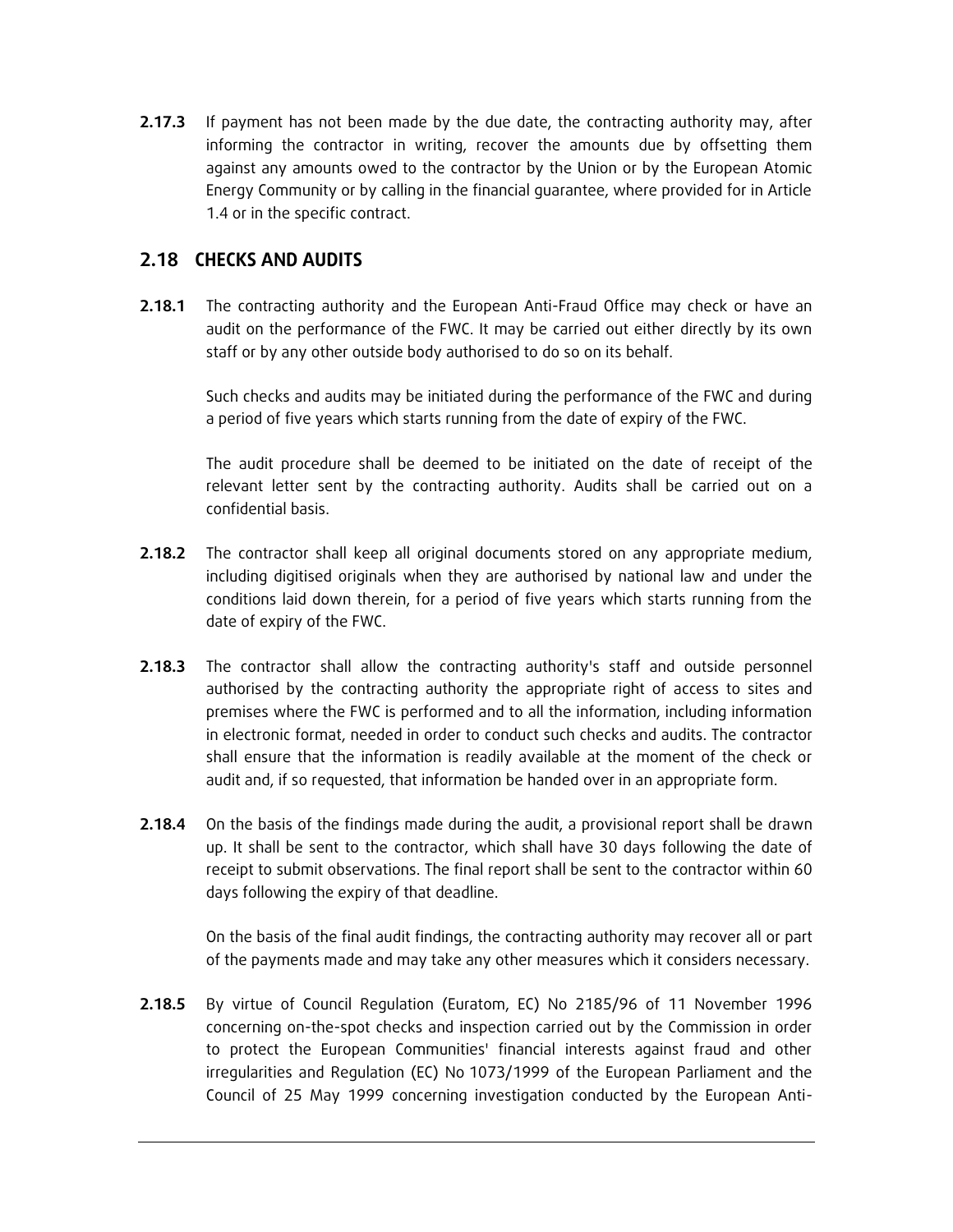Fraud Office (OLAF), the OLAF may also carry out on-the-spot checks and inspections in accordance with the procedures laid down by Union law for the protection of the financial interests of the Union against fraud and other irregularities. Where appropriate, the findings may lead to recovery by the contracting authority.

**2.18.6** The Court of Auditors shall have the same rights as the contracting authority, notably right of access, for the purpose of checks and audits.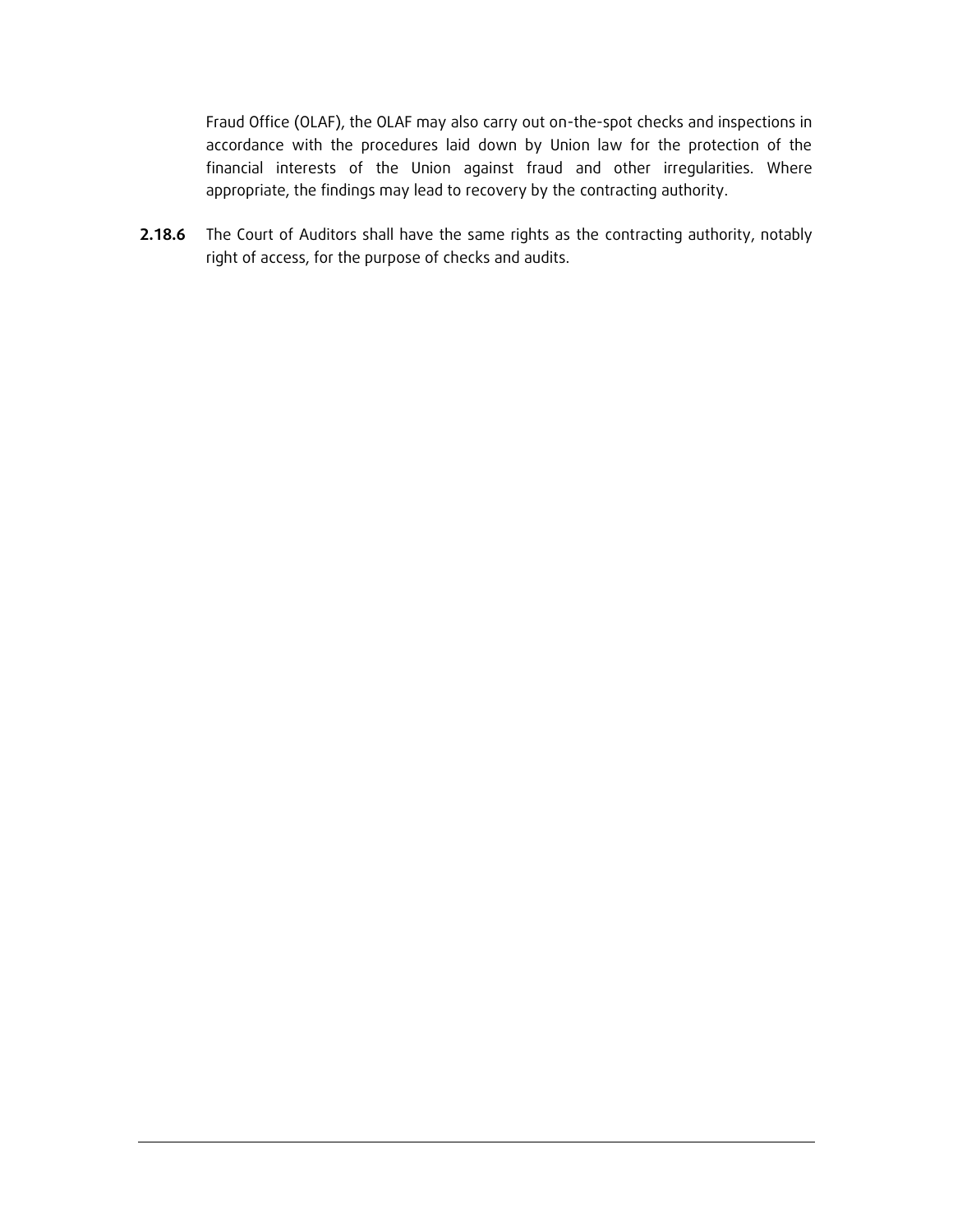# **FIXED PRICE DRAFT SPECIFIC CONTRACT No [to be completed]**

# **Implementing Framework Contract No [to be completed]**

The European Union Agency for Fundamental Rights (hereinafter referred to as 'the contracting authority'), with its seat at Schwarzenbergplatz 11, Vienna 1040, Austria, which is represented for the purposes of the signature of this contract by [forename, surname and function]

of the one part

### **[official name in full]**

[official legal form]

[statutory registration number]

[official address in full]

[VAT registration number]

[(hereinafter referred to as 'the contractor'), [represented for the purposes of the signature of this specific contract by [forename, surname and function]

[The parties identified above and collectively referred to as 'the contractor' shall be jointly and severally liable vis-à-vis the contracting authority for the performance of this specific contract']

of the other part

# **HAVE AGREED**

1 Subject matter

1.1 This specific contract implements framework contract (FWC) No [complete] signed by the contracting authority and the contractor on [complete date].

1.2 The subject matter of this specific contract is [short description of subject].

1.3 The contractor undertakes, in accordance with the terms set out in the FWC and in this specific contract and the annex[es] thereto, which form an integral part thereof, to perform the tasks specified in Annex I.

2 Entry into force and duration

2.1 This specific contract shall enter into force on the date on which it is signed by the last party.

2.2 [The duration of the execution of the tasks shall not exceed [complete] [days/weeks/months].] [Execution of the tasks shall be completed before [to be competed].] Execution of the tasks shall start from the date of entry into force of this specific contract.

The period of execution of the tasks may be extended only with the express written agreement of the parties before such period elapses.

# 3 PERFORMANCE AND LOCATION

3.1 The tasks performed by the contractor under this specific contract shall result in deliverables, as defined in the actual service requests via email or fax.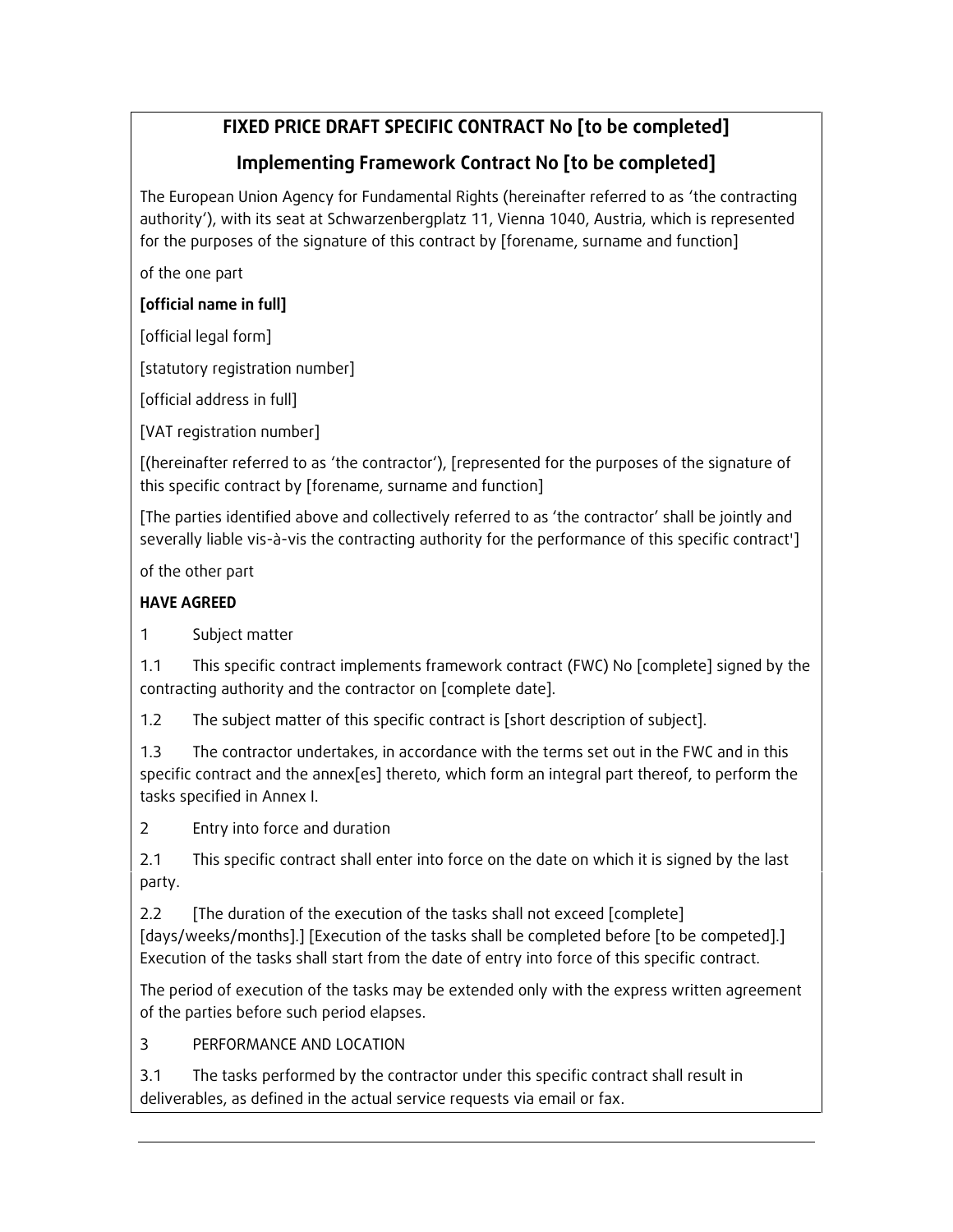3.2 The tasks shall be performed at the contractor's premises.

4 Price and payments

4.1 The maximum total price to be paid under this specific contract shall be EUR [amount in figures and in words] covering all tasks executed.

4.2 This amount shall cover all expenditure incurred by the contractor in performing this specific contract. No reimbursable expenses are foreseen.

4.3 In conformity with Articles 1.4 of the special conditions and 2.15 of the general conditions of the FWC, the invoicing procedures for the services, once accepted by the contracting authority, are as follows:

The contractor shall submit monthly separate invoices as per the Agency's specific orders. They will have to mention the corresponding user reference provided by the Agency ("commitment reference"). One invoice could include several tickets/services, providing that the user reference is the same.

The contracting authority shall make the payment within thirty (30) days from receipt of the invoice, based on acceptance by the contracting authority.

In the case of corrective invoicing, the date of the last corrective Invoice: Credit Note or additional invoicing will be taken into account. The Reference Number should also be clearly identified in each Corrective Invoice.

4.4 Payments shall be made to account No [to be completed] held with [to be completed] on production of the invoice showing separately the amount of the services and the VAT applied and within no more than 30 calendar days from the date the invoice is received by the department indicated in article 4.5 below. Invoices presented by the contractor shall indicate his place of taxation for VAT purposes and shall specify separately the amounts not including VAT from those amounts including VAT. The payment shall be deemed to have been effected on the day the contracting authority's financial account is debited.

4.5 The address for invoices is:

European Union Agency for Fundamental Rights

to the attention of the Administration Department

Schwarzenbergplatz 11,

Vienna 1040,

Austria

[Option: for contractors for which VAT is due in Belgium]

[Where VAT is due in Belgium, the provisions of this specific contract constitute a request for VAT exemption No 450, Article 42, paragraph 3.3 of the VAT code (circular 2/1978), provided the contractor includes the following statement in the invoice(s): 'Exonération de la TVA, Article 42, paragraphe 3.3 du code de la TVA (circulaire 2/1978) ' or an equivalent statement in the Dutch or German language.]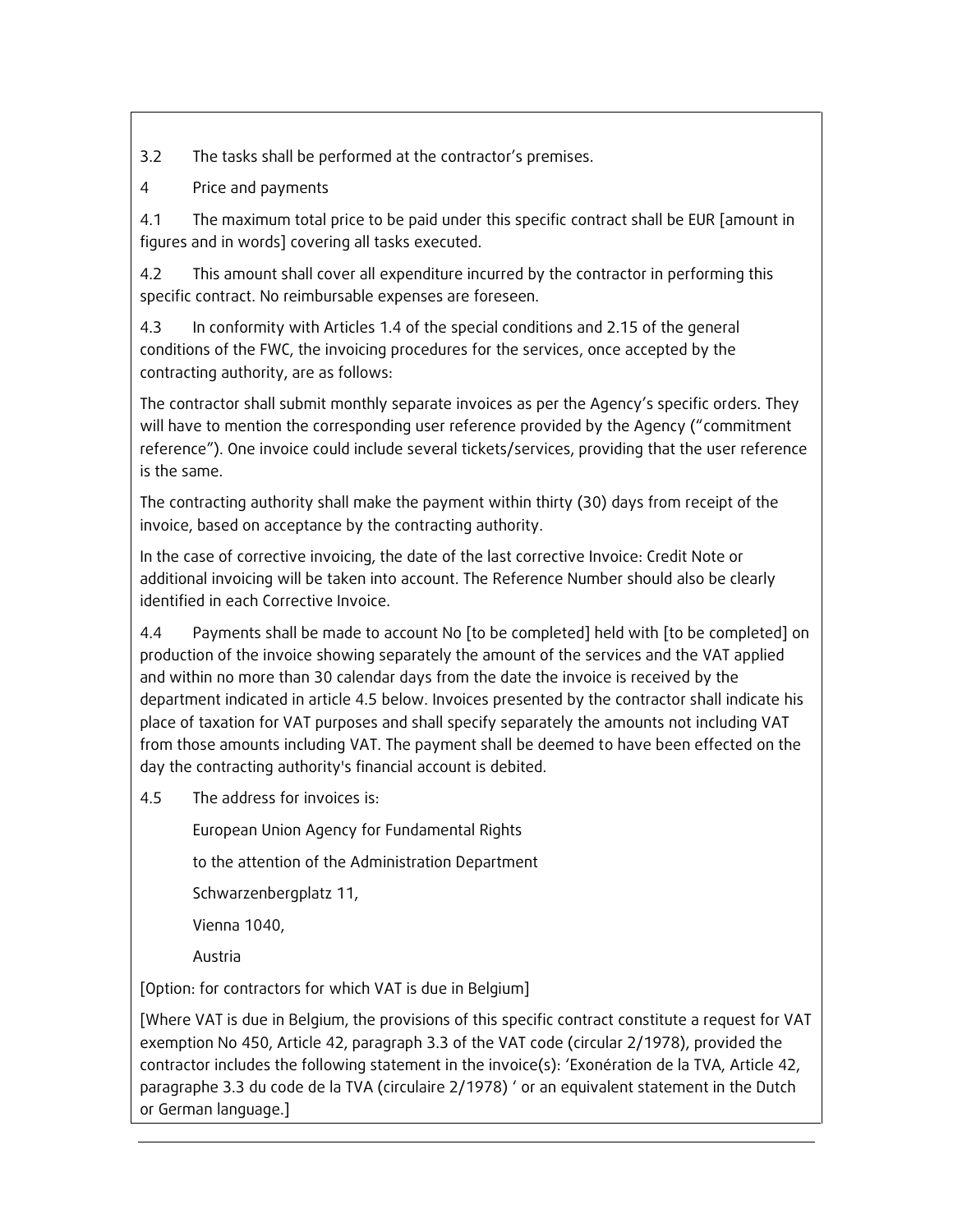[Option: for contractors for which VAT is due in Luxembourg]

[Where VAT is due in Luxembourg, the contractor shall include the following statement in the invoices: 'Commande destinée à l'usage officiel de l'Union européenne. Exonération de la TVA Article 43 § 1 k 2ième tiret de la loi modifiée du 12.02.79. ' In case of intra-Community purchases, the statement to be included in the invoices is: 'For the official use of the European Union. VAT Exemption / European Union/ Article 151 of Council Directive 2006/112/EC. ']

5 SUBCONTRACTING

[Subcontracting is not allowed]

or

[In accordance with article 2.7 of the general conditions, the contractor has been permitted to subcontract.

Tasks stated in Annex I may be performed by the subcontractor [name subcontractor, address], entirely at the risk of the contractor.

Without prejudice to the contracting authority's other rights under article 2.7 of the general conditions, if the contractor fails to meet his obligations, the specific contract with the contracting authority may be terminated in accordance with Article 2.14.1 c) of the general conditions. This clause applies throughout the terms of the specific contract.]

6 Performance guarantee

No performance guarantee will be required.

7 Use of results

Refer to article 1.8 of the framework contract.

### 8 ADMINISTRATIVE PROVISIONS

THE PERSONS RESPONSIBLE FOR IMPLEMENTING THIS SPECIFIC CONTRACT ARE:

For the contracting authority:

Administrative matters: [name and telephone number]

Technical matters: [name and telephone number]

For the contractor: [name and telephone number]

Administrative matters: [name and telephone number]

Technical matters: [name and telephone number]

ALL COMMUNICATION RELATING TO THE IMPLEMENTATION OF THIS SPECIFIC CONTRACT MUST BE IN THE FORM OF WRITTEN CORRESPONDENCE AND BE SENT TO THE APPROPRIATE RESPONSIBLE PERSONS.

SIGNATURES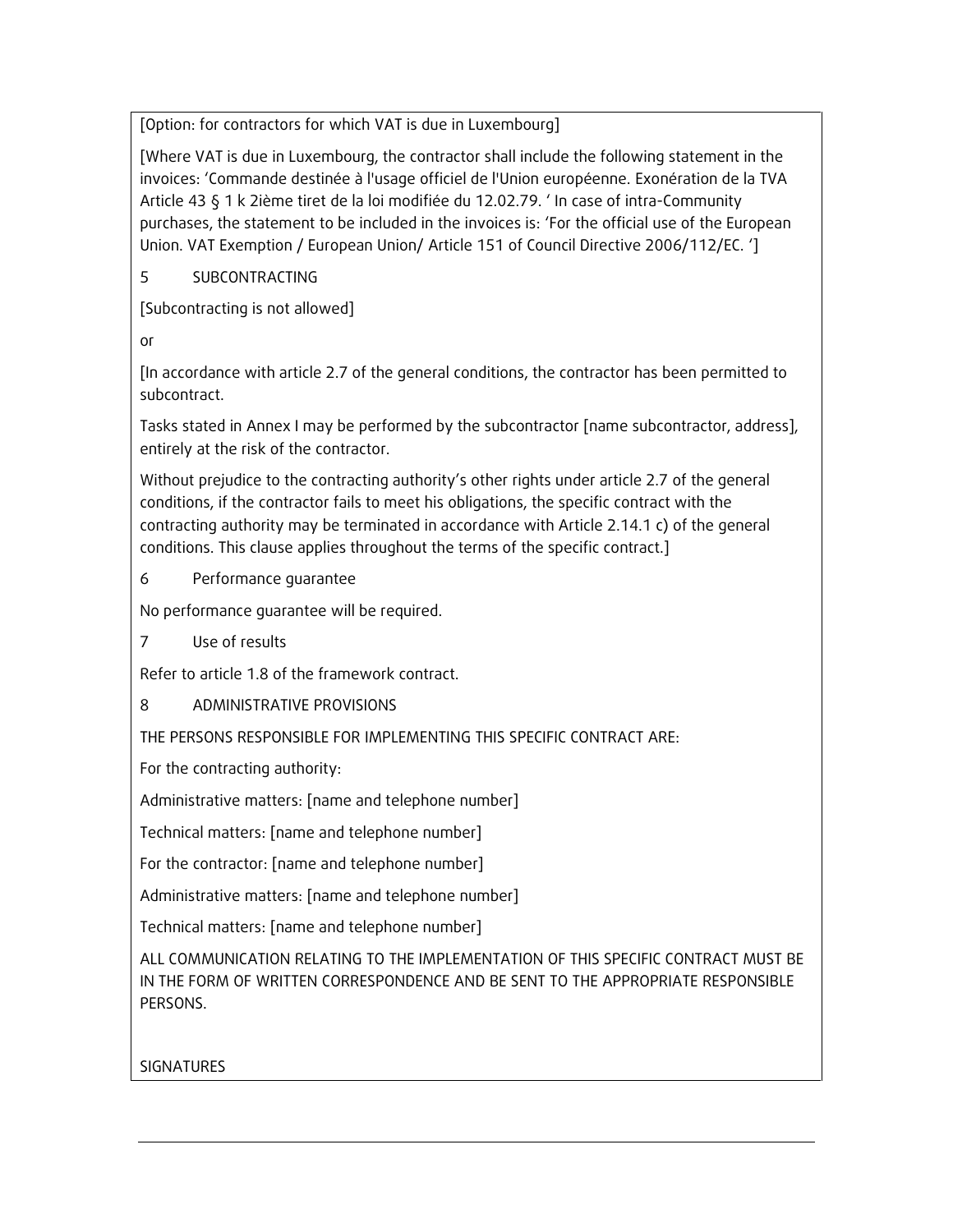| For the contractor,      | For the contracting authority, |  |  |  |
|--------------------------|--------------------------------|--|--|--|
|                          |                                |  |  |  |
| [name]                   | [name]                         |  |  |  |
| [function]               | [function]                     |  |  |  |
|                          |                                |  |  |  |
| signature[s]: _          | signature[s]:                  |  |  |  |
| date:<br>Done at         | Done at Vienna date:           |  |  |  |
|                          |                                |  |  |  |
| In duplicate in English. |                                |  |  |  |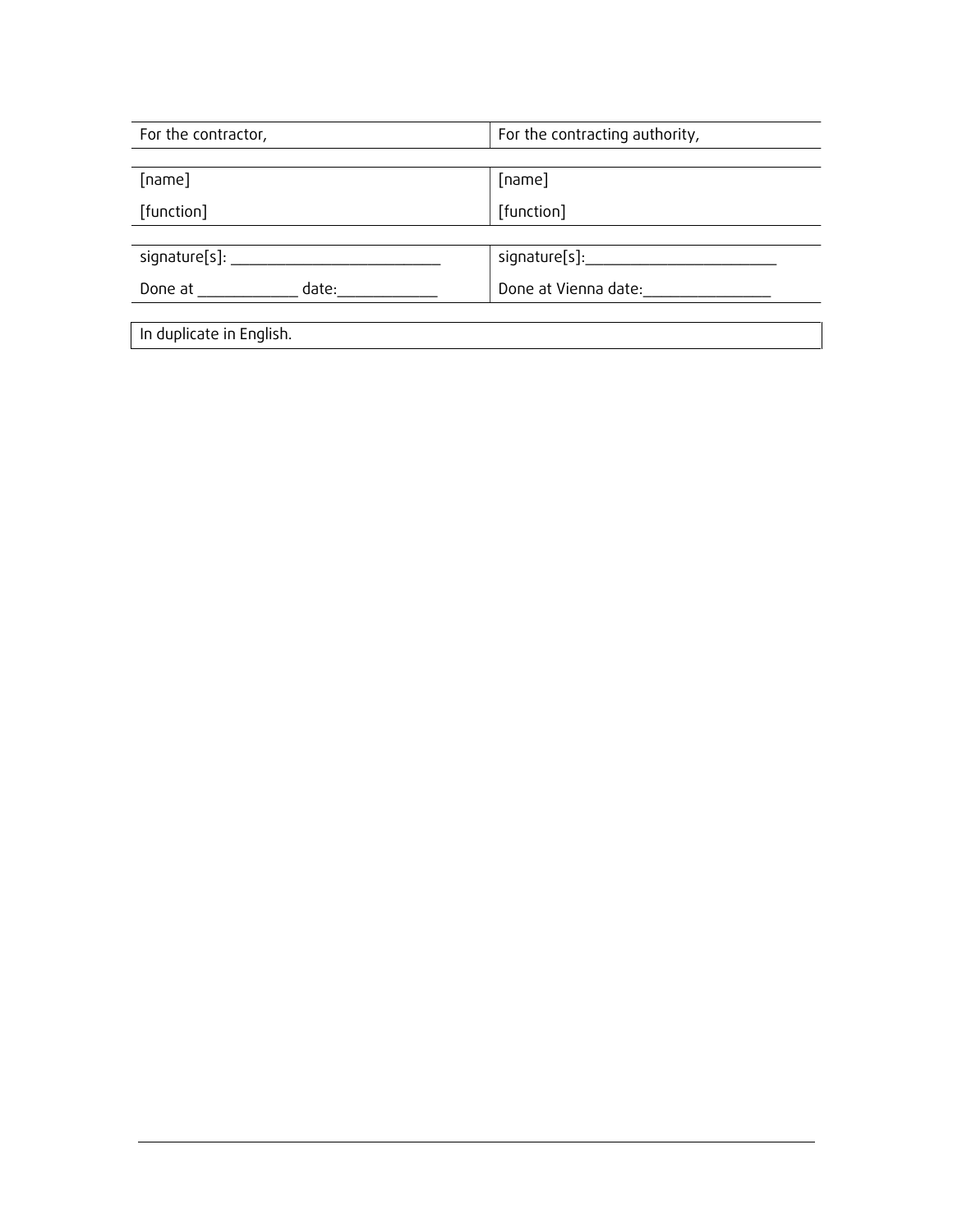| EUROPEAN UNION AGENCY FOR FUNDAMENTAL RIGHTS<br>FR.<br>Schwarzenbergplatz 11, A-1040 Vienna, Austria<br><b>FUROPEAN UNION</b> |                                                                                                                                                                                            |                                                 |                                         |                                                                                                                                                             |                                   |           |                                                           |                                        |                       |                            |              |  |
|-------------------------------------------------------------------------------------------------------------------------------|--------------------------------------------------------------------------------------------------------------------------------------------------------------------------------------------|-------------------------------------------------|-----------------------------------------|-------------------------------------------------------------------------------------------------------------------------------------------------------------|-----------------------------------|-----------|-----------------------------------------------------------|----------------------------------------|-----------------------|----------------------------|--------------|--|
| <b>Department</b>                                                                                                             |                                                                                                                                                                                            |                                                 |                                         | <b>ORDER FORM</b>                                                                                                                                           |                                   |           | Number                                                    | Sheet                                  |                       | Date and reference of your |              |  |
|                                                                                                                               | [to be completed]                                                                                                                                                                          |                                                 | (to be mentioned in all correspondence) |                                                                                                                                                             |                                   |           | οf<br>sheets                                              | No                                     |                       | quote                      |              |  |
|                                                                                                                               | [to be                                                                                                                                                                                     |                                                 |                                         |                                                                                                                                                             |                                   |           |                                                           |                                        |                       |                            |              |  |
| Tel.:                                                                                                                         | completed]<br>[to be                                                                                                                                                                       | No:                                             |                                         |                                                                                                                                                             | [to be completed]                 |           |                                                           | [to be completed]<br>$\mathbf{1}$<br>1 |                       |                            |              |  |
| Fax:                                                                                                                          | completed]                                                                                                                                                                                 | Contractor's code:                              |                                         |                                                                                                                                                             | [to be completed]                 |           |                                                           |                                        |                       |                            |              |  |
|                                                                                                                               |                                                                                                                                                                                            | Country of origin:                              |                                         | [to be completed]                                                                                                                                           |                                   |           |                                                           |                                        | [official legal form] |                            |              |  |
|                                                                                                                               |                                                                                                                                                                                            | Currency of payment:                            |                                         | <b>EUR</b>                                                                                                                                                  |                                   |           |                                                           | [official address in full]             |                       |                            |              |  |
|                                                                                                                               |                                                                                                                                                                                            | Code country of origin/currency: [complete]/EUR |                                         |                                                                                                                                                             |                                   |           |                                                           |                                        |                       |                            |              |  |
|                                                                                                                               | This order is governed by the provisions of Framework Contract No [to be completed] in force from [to be completed] to [to be completed]                                                   |                                                 |                                         |                                                                                                                                                             |                                   |           |                                                           |                                        |                       |                            |              |  |
|                                                                                                                               | Acceptance of this order implies that the contractor waives all other terms of business or of execution of the services/goods.                                                             |                                                 |                                         |                                                                                                                                                             |                                   |           |                                                           |                                        |                       |                            |              |  |
|                                                                                                                               |                                                                                                                                                                                            |                                                 |                                         |                                                                                                                                                             |                                   |           |                                                           |                                        |                       | PRICE in €                 |              |  |
|                                                                                                                               |                                                                                                                                                                                            |                                                 |                                         | DESCRIPTION OF THE GOODS OR SERVICES                                                                                                                        |                                   |           | <b>UNIT</b>                                               |                                        | QUANTITY              | <b>UNIT PRICE</b>          | <b>TOTAL</b> |  |
|                                                                                                                               |                                                                                                                                                                                            |                                                 |                                         |                                                                                                                                                             |                                   |           |                                                           |                                        |                       |                            |              |  |
|                                                                                                                               |                                                                                                                                                                                            |                                                 |                                         |                                                                                                                                                             |                                   |           |                                                           |                                        |                       |                            |              |  |
|                                                                                                                               | If the purchase order is subject to VAT outside Austria, but within the scope of application<br>of Council Directive 77/388/EEC of 17 May 1977 in its current legally valid wording, the   |                                                 |                                         |                                                                                                                                                             |                                   |           | Packaging:                                                |                                        |                       |                            |              |  |
|                                                                                                                               | contractor declares to accept and process (submit to the relevant tax authorities) the duly                                                                                                |                                                 |                                         |                                                                                                                                                             |                                   |           | Insurance:                                                |                                        |                       |                            |              |  |
|                                                                                                                               | filled form according to Art. 15/10 of the specified Directive in order to enable the FRA to<br>pay the net price of the purchase order excluding VAT instead of relying on VAT refund. In |                                                 |                                         |                                                                                                                                                             |                                   |           | Transport:                                                |                                        |                       |                            |              |  |
|                                                                                                                               | this case, the FRA will only pay the net remuneration of the purchase order excluding VAT.                                                                                                 |                                                 |                                         |                                                                                                                                                             |                                   |           | Assembly:                                                 |                                        |                       |                            |              |  |
|                                                                                                                               | [Where VAT is due in Belgium, the provisions of the contract constitute a request for VAT<br>exemption No 450, Article 42, paragraph 3.3 of the VAT code (circular 2/1978), provided       |                                                 |                                         |                                                                                                                                                             |                                   |           | VAT:                                                      |                                        |                       |                            |              |  |
|                                                                                                                               | the contractor includes the following statement in the invoice(s): 'Exonération de la TVA,<br>Article 42, paragraphe 3.3 du code de la TVA (circulaire 2/1978)' or an equivalent           |                                                 |                                         |                                                                                                                                                             |                                   |           | <b>Total</b><br>(No VAT):                                 |                                        |                       |                            |              |  |
|                                                                                                                               | statement in the Dutch or German language.]<br>[Where VAT is due in Luxembourg, the contractor shall include the following statement in                                                    |                                                 |                                         |                                                                                                                                                             |                                   |           | <b>Total</b><br>(VAT Incl.):                              |                                        |                       |                            |              |  |
|                                                                                                                               | the invoices: 'Commande destinée à l'usage officiel de l'Union européenne. Exonération de                                                                                                  |                                                 |                                         |                                                                                                                                                             |                                   |           | Contractor's signature                                    |                                        |                       |                            |              |  |
|                                                                                                                               | la TVA Article 43 § 1 k 2ième tiret de la loi modifiée du 12.02.79.' In case of intra-<br>Community purchases, the statement to be included in the invoices is: 'For the official use      |                                                 |                                         |                                                                                                                                                             |                                   |           |                                                           |                                        |                       |                            |              |  |
| 2006/112/EC.']                                                                                                                | of the European Union. VAT Exemption / European Union/ Article 151 of Council Directive                                                                                                    |                                                 |                                         |                                                                                                                                                             |                                   |           | [to be completed]<br>Name:                                |                                        |                       |                            |              |  |
|                                                                                                                               | Delivery / performance dates:                                                                                                                                                              |                                                 | from: [complete]                        |                                                                                                                                                             | to: [complete]                    |           |                                                           |                                        |                       |                            |              |  |
|                                                                                                                               | Payment: [to be completed]                                                                                                                                                                 |                                                 |                                         |                                                                                                                                                             |                                   | Position: | [to be completed]                                         |                                        |                       |                            |              |  |
|                                                                                                                               | Contractor's bank account: [to be completed]                                                                                                                                               |                                                 |                                         |                                                                                                                                                             |                                   |           | Date:                                                     |                                        |                       |                            |              |  |
|                                                                                                                               | Invoicing address:                                                                                                                                                                         |                                                 |                                         |                                                                                                                                                             |                                   | hours:    | Place of delivery/performance and/or Incoterm and opening |                                        |                       |                            |              |  |
|                                                                                                                               | European Union Agency for Fundamental Rights<br>for the attention of Administration Department                                                                                             |                                                 |                                         |                                                                                                                                                             | Contact Person: [to be completed] |           |                                                           |                                        |                       |                            |              |  |
| Schwarzenbergplatz 11, A-1040 Vienna, Austria                                                                                 |                                                                                                                                                                                            |                                                 |                                         |                                                                                                                                                             | [opening hours - to be completed] |           |                                                           |                                        |                       |                            |              |  |
|                                                                                                                               | <b>Authorising Officer:</b>                                                                                                                                                                |                                                 |                                         |                                                                                                                                                             |                                   |           | The request for payment shall be admissible only if the   |                                        |                       |                            |              |  |
| Signature:<br>[name - to be completed]<br>Date of issue:                                                                      |                                                                                                                                                                                            |                                                 |                                         | contractor returns a signed copy of this purchase order with the                                                                                            |                                   |           |                                                           |                                        |                       |                            |              |  |
|                                                                                                                               |                                                                                                                                                                                            |                                                 |                                         | invoice.<br>This Contract shall be governed by Austrian law and any dispute<br>shall be brought before the Court of Justice of the European<br>Communities. |                                   |           |                                                           |                                        |                       |                            |              |  |
|                                                                                                                               | Commitment nr.<br><b>Budget item</b>                                                                                                                                                       |                                                 |                                         |                                                                                                                                                             |                                   |           |                                                           |                                        |                       |                            |              |  |
| [to be completed]<br>[to be completed]                                                                                        |                                                                                                                                                                                            |                                                 |                                         |                                                                                                                                                             |                                   |           |                                                           |                                        |                       |                            |              |  |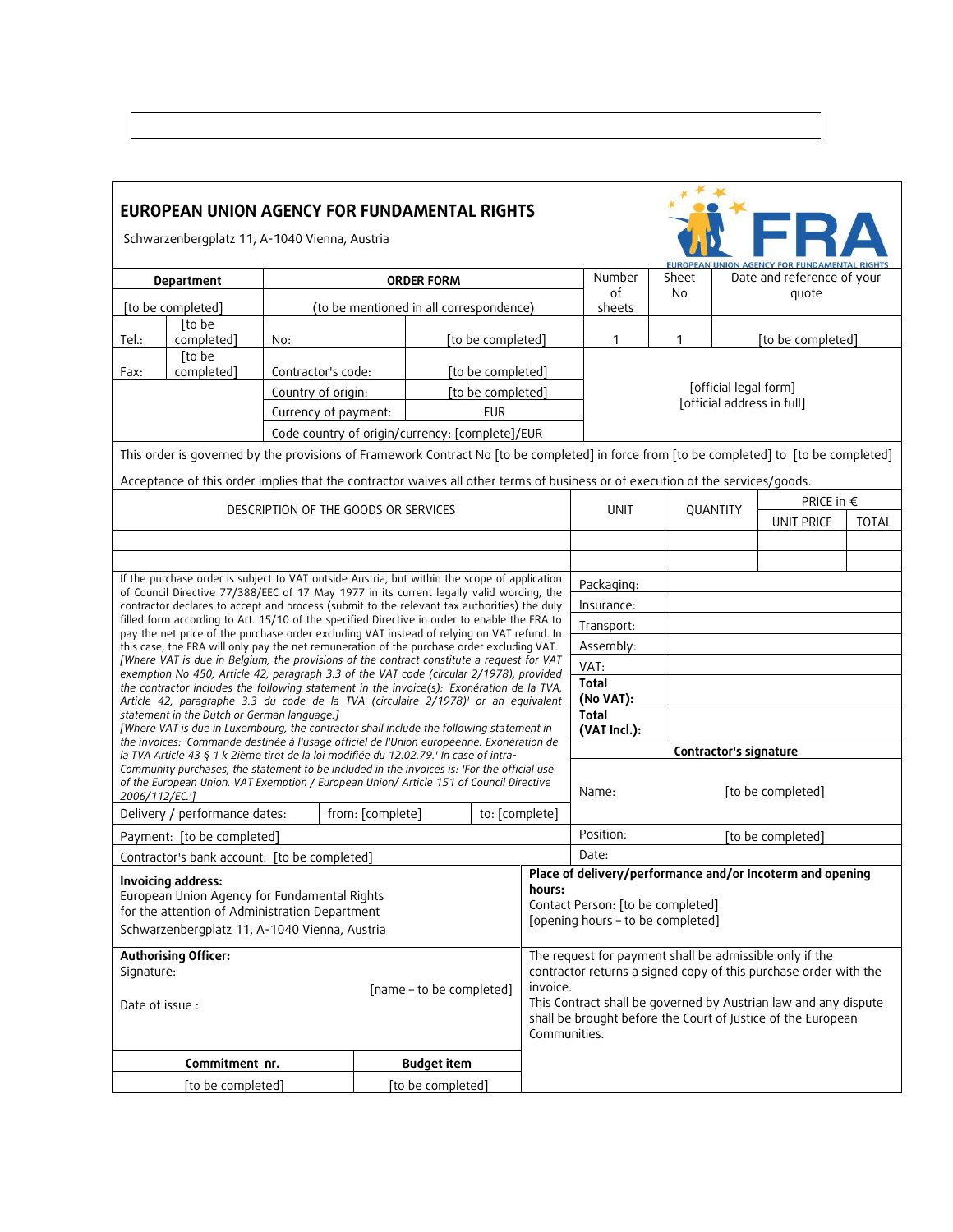#### **ANNEX II**

#### **Contractor's Tender**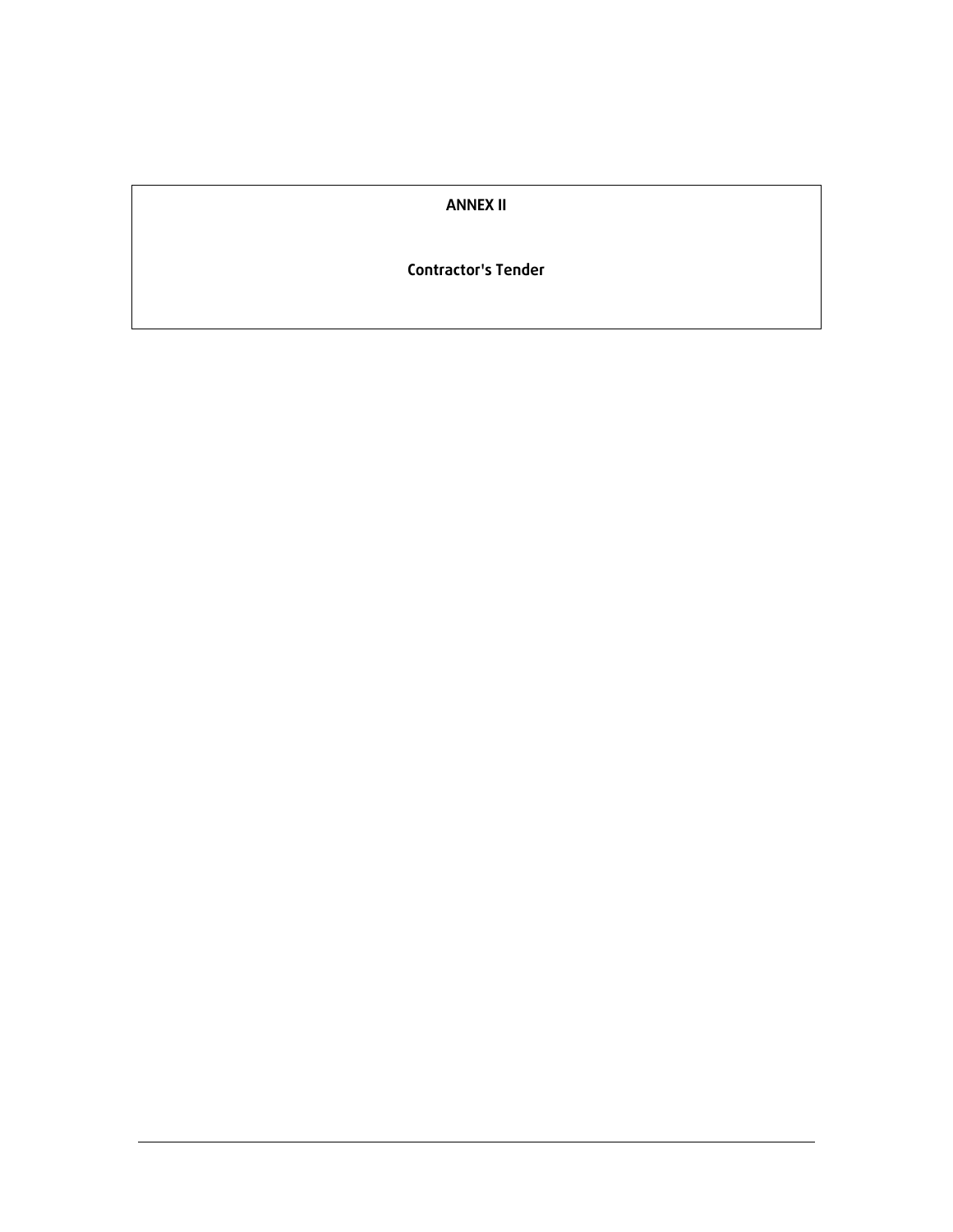**ANNEX III**

**Bank Identification Form and Legal Entities File**